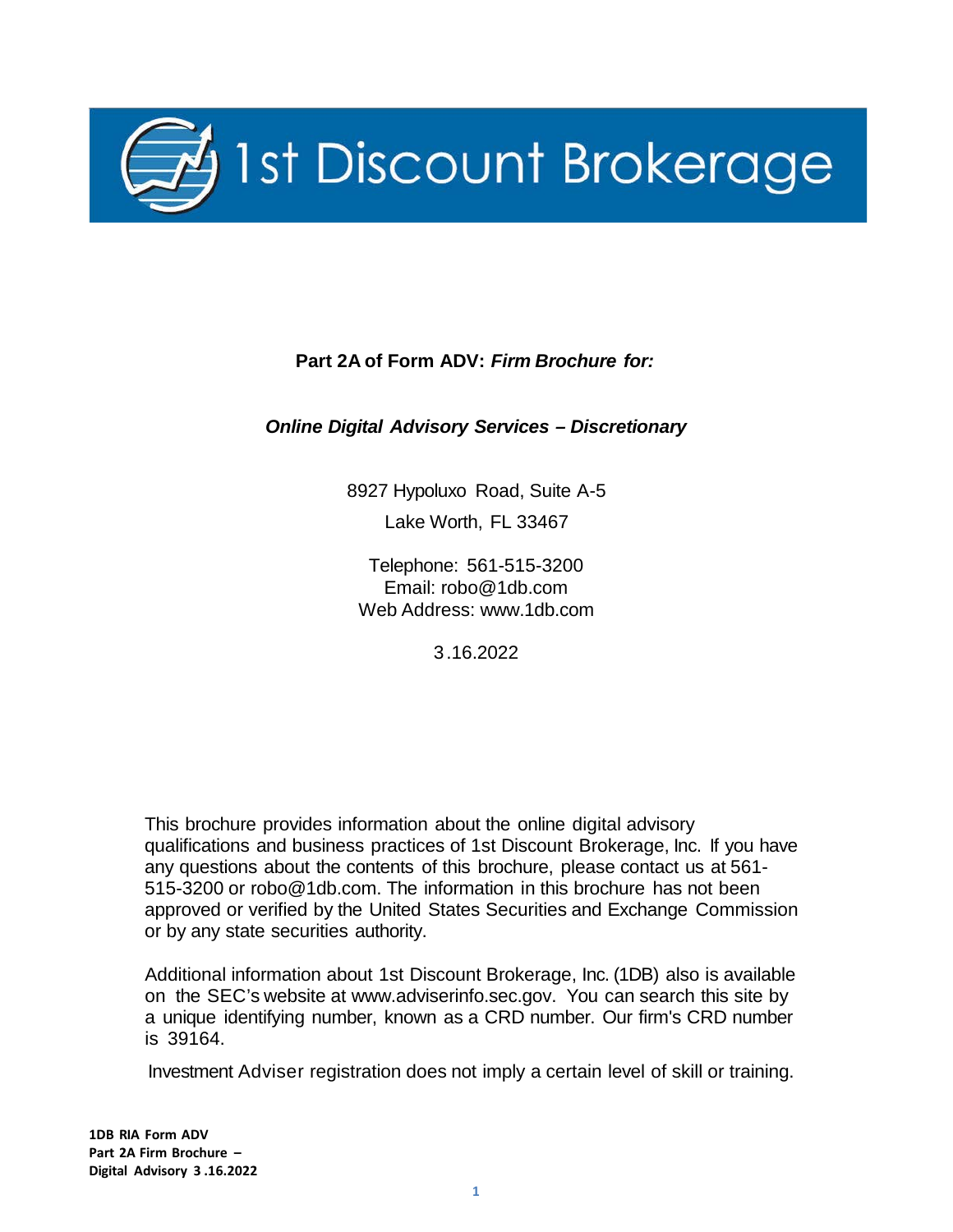### <span id="page-1-0"></span>**Item 2 Material Changes**

1<sup>st</sup> Discount Brokerage's last annual update to Part 2A of Form ADV was filed in March 2021.

This Firm Brochure, dated 3/16/2022, is our current disclosure document for online digital advisory service prepared according to the SEC's requirements and rules. As you will see, this document is a narrative that is substantially different in form and content, and includes some new information that we were not previously required to disclose.

After our initial filing of this Brochure, this Item will be used to provide our clients with a summary of new and/or updated information. We will inform you of the revision(s) based on the nature of the updated information.

Consistent with the current rules, we will ensure that you receive a summary of any material changes to this and subsequent Brochures within 120 days of the close of our business' fiscal year. Furthermore, we will provide you with other interim disclosures about material changes as necessary.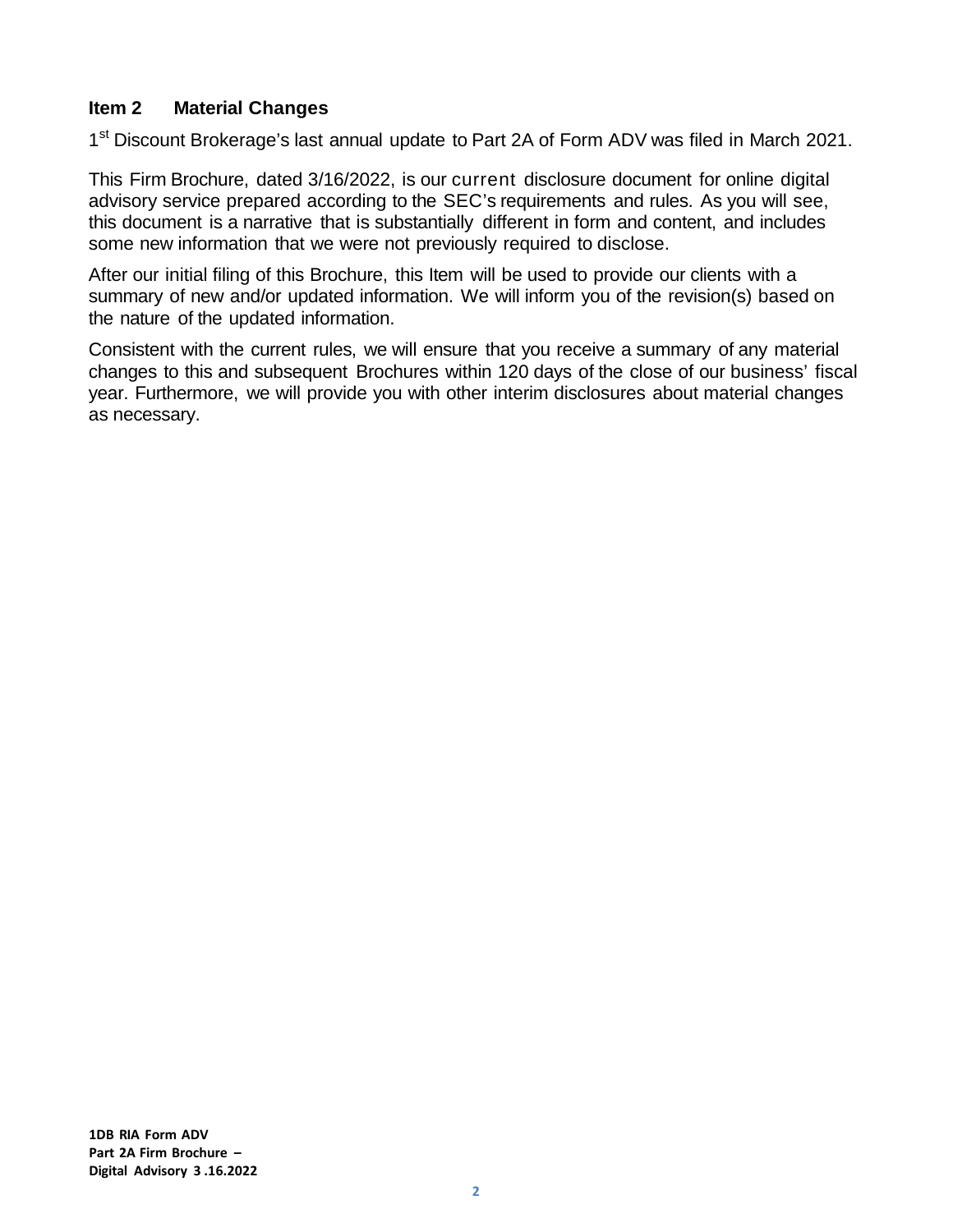<span id="page-2-0"></span>

| Item <sub>3</sub> | <b>Table of Contents</b>                                                      | Page           |
|-------------------|-------------------------------------------------------------------------------|----------------|
| Item 1            | Cover Page                                                                    |                |
| Item 2            | <b>Material Changes</b>                                                       | $\overline{2}$ |
| Item 3            | <b>Table of Contents</b>                                                      | 3              |
| Item 4            | <b>Advisory Services</b>                                                      | $\overline{4}$ |
| Item 5            | Fees and Compensation                                                         | 7              |
| Item 6            | Performance-Based                                                             | 8              |
| Item 7            | <b>Types of Clients</b>                                                       | 8              |
| Item 8            | Methods of Analysis, Investment Strategies and Risk of Loss                   | 8              |
| Item 9            | Disciplinary Information                                                      | 23             |
| Item 10           | Other Financial Industry Activities and Affiliations                          | 24             |
| Item 11           | Code of Ethics, Participation or Interest in Client Transactions and Personal |                |
|                   | Trading                                                                       | 26             |
| Item 12           | <b>Brokerage Practices</b>                                                    | 30             |
| Item 13           | <b>Review of Accounts</b>                                                     | 32             |
| Item 14           | <b>Client Referrals and Other Compensation</b>                                | 32             |
| Item 15           | Custody                                                                       | 32             |
| Item 16           | <b>Investment Discretion</b>                                                  | 33             |
| Item 17           | <b>Voting Client Securities</b>                                               | 33             |
| Item 18           | <b>Financial Information</b>                                                  | 33             |
| Item 19           | Requirements for State Registered Advisers                                    | 34             |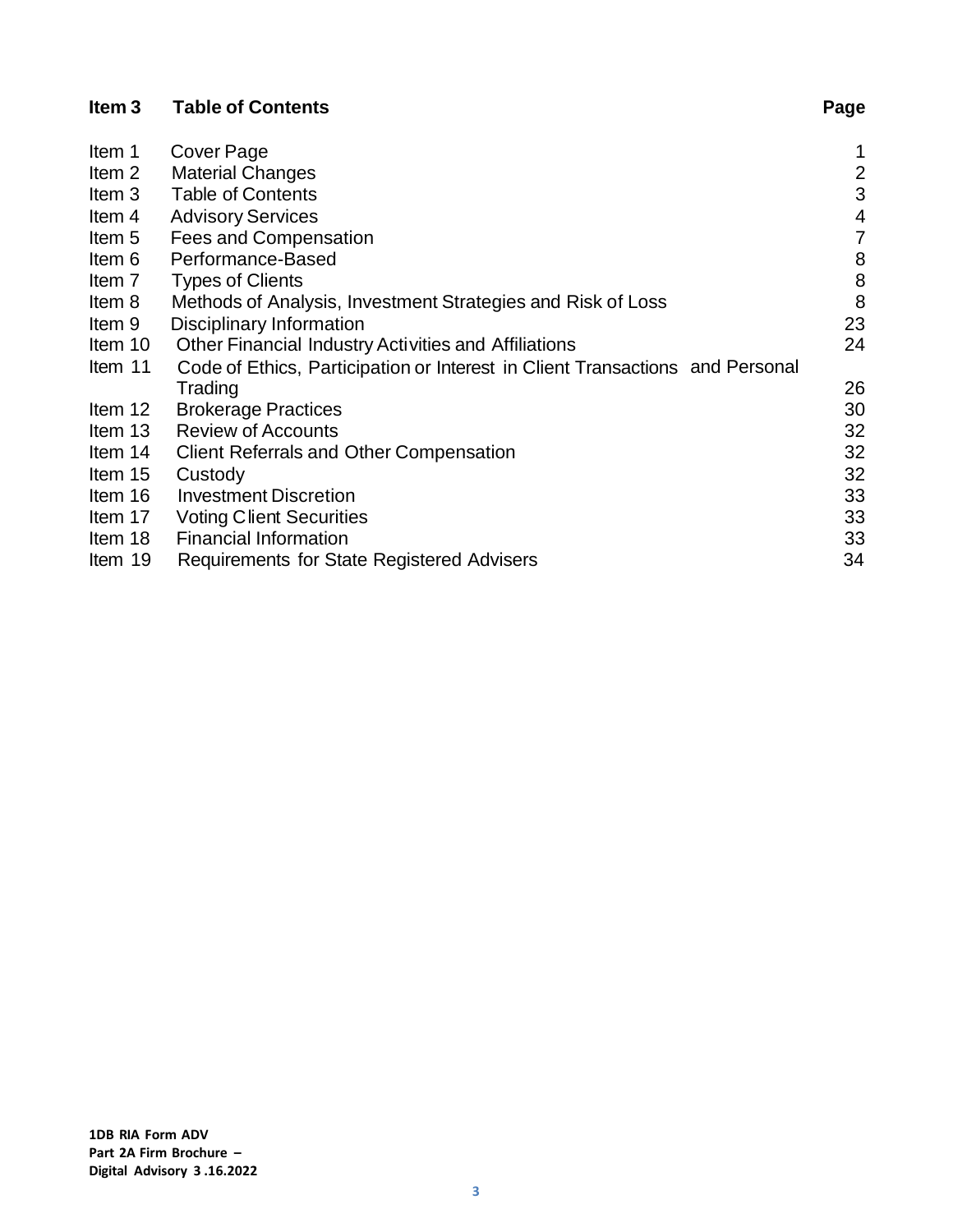### <span id="page-3-0"></span>**Item 4 Advisory Services**

1st Discount Brokerage, Inc. is a registered investment adviser with its principal place of business located in FL. 1st Discount Brokerage, Inc. began conducting business in 2002.

Listed below are the firm's principal shareholders (i.e., those individuals and/or entities controlling 25% or more of this company).

• 1DB Financial (majority owner of 1DB Financial is William H. Corley, President/CEO of 1<sup>st</sup> Discount Brokerage, Inc.)

1st Discount Brokerage, Inc. (1DB) offers the following advisory services to our clients:

# <span id="page-3-1"></span>**ONLINE INVESTMENT ADVISORY SERVICES**

The online advisory platform is supported by **IQVESTMENT, LLC**, an investment adviser registered with the U.S. Securities and Exchange Commission ("SEC"). Apex Clearing Corporation provides clearing and custody services to 1<sup>st</sup> Discount Brokerage's clients.

Our firm offers online investment advice and portfolio management services on a continuing basis through our digital proprietary technology platform provided by 1DB to retail clients, including but not limited to high net worth individuals. The platform is located at [www.1db.com.](http://www.1db.com/)

The Program offers Model Portfolios depending on the individual client's risk appetite. There are 6 risk categories defined as conservative, moderately conservative, moderate, moderately aggressive, aggressive, and highly aggressive. 1DB's Model portfolios are constructed with ETFs and cash, selected by 1DB's investment advisor (s). 1DB acts as an advisor and IQVESTMENT acts as subadvisor in offering its Model Portfolios. Clients are required to execute an "Investment Management Agreement" provided by both the advisor and the sub-advisor. 1DB, the advisor, will charge 50 basis points per year in arrears on each account (the "Program Fee"), of which 8 basis points are shared with IQVESTMENT, as sub-advisor. The fee charged by the advisor (1DB) is detailed in the advisor's ADV and/or Investment Management agreement. The Program fee will cover advisory services, trading commission, custodial, clearing and execution and account reporting.

Model Portfolios utilized in 1DB's Program may include securities (such as ETFs) that are subject to fees and expenses that are passed along to the Client. Model Portfolios that exclusively utilize ETFs will have higher fund-related fees and expenses. The fund-related fees and expenses associated with Client accounts utilizing these Model ETF Portfolios may be significant and will generally range from 0.05 to .08% of assets under management.

Any fees charged to an account will lower the performance returns. If a client opens and/or funds an account with the Adviser on a date other than the first day of the month, then a prorated fee will be charged for that month with respect to such contribution based on the number of days remaining in that month. If a client terminates their account or otherwise withdraws funds from such account on any date other than the last day of the month, then a prorated fee will be charged based on the number of days in the month that the funds remained in the account prior to the withdrawal.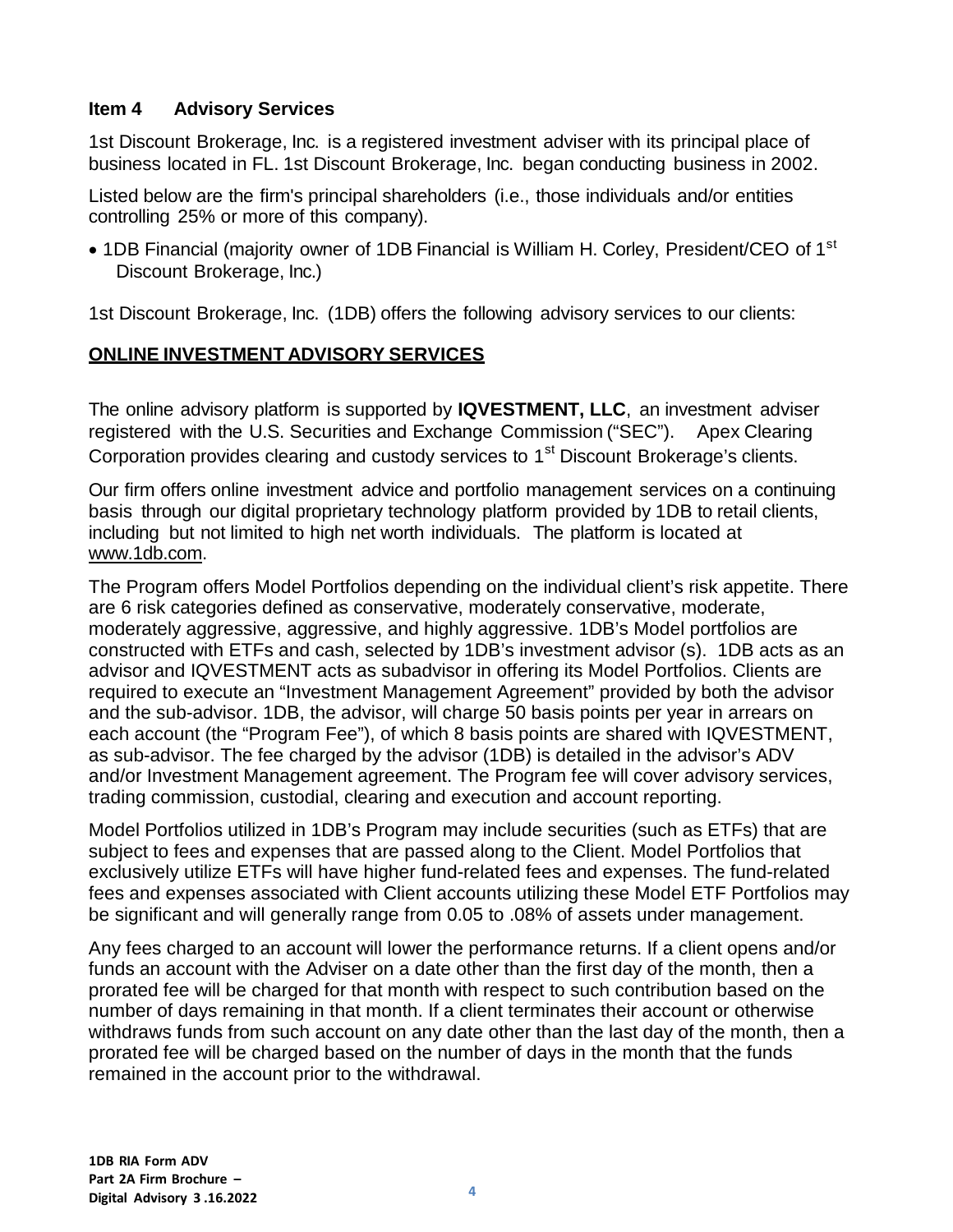1DB will automatically debit fees from the assets in a client's account on a quarterly basis, beginning on the first day of the month following the month clients first invest with 1DB, and may sell account assets if necessary to cover accrued but unpaid fees. Clients may terminate the Advisory Agreement at any time by providing written notice to 1DB. Online Investment advice is provided exclusively through 1DB's online digital platform.

During our data-gathering process and through a risk tolerance questionnaire answered by the clients, the platform collects the client's individual objectives, time horizons, risk tolerance, and liquidity needs, and a score is assigned based on the client's answers. The client's investment funds are placed into the appropriate portfolio & strategy via the platform based on the score. As appropriate, we review the platform and make adjustments accordingly.

We manage these advisory accounts on a discretionary trading basis. Account supervision is guided by the client's stated objectives and risk tolerance, time horizon, as well as liquidity needs.

Clients elect to participate on a wrap fee basis via 1DB's digital advisory platform. Clients may impose reasonable restrictions on the account's management, including the prohibition of particular securities or types of securities from being purchased for the account.

Our model portfolios are not limited to any specific product or service offered by a brokerdealer or insurance company and will generally include Exchange-Traded Funds.

The clients are encouraged to review the Form ADV for disclosures and contract materials.

1DB's model portfolios include sweep program where cash is swept to Apex' FDIC insured funds. Neither 1DB nor Apex are a bank.

### <span id="page-4-0"></span>**Service Provider**

1DB contracts **IQVESTMENT, LLC**, and the platform service provider, to provide some or all of the following:

1) Trading: Buying, selling, exchanging, converting, and effecting spread, hold, and transactions for and with respect to securities.

2) Strategic Asset Allocation: Using long-term return and risk expectations in an optimization to determine the long-term asset allocation consistent with the client's stated investment objective(s).

3) Tactical Asset Allocation: Using short-term return and risk views to determine short-term tactical tilts to a client's investment portfolio.

4) Portfolio Construction: The process of investing across a range of diversified assets that work together based on individual risk and return characteristics of the assets.

5) Implementation: Using securities such as exchange traded funds ("ETFs"), mutual funds and other instruments to gain exposure to desired asset classes or factors, which can include margin (leverage) or options.

6) Strategy Selection: Selecting one or more investment strategies comprising the rules, behaviors and procedures, designed to guide the construction of a portfolio.

7) Client Risk Tolerance: Assessing and balancing of a client's portfolio based on individual needs such as growth and tolerance for risk.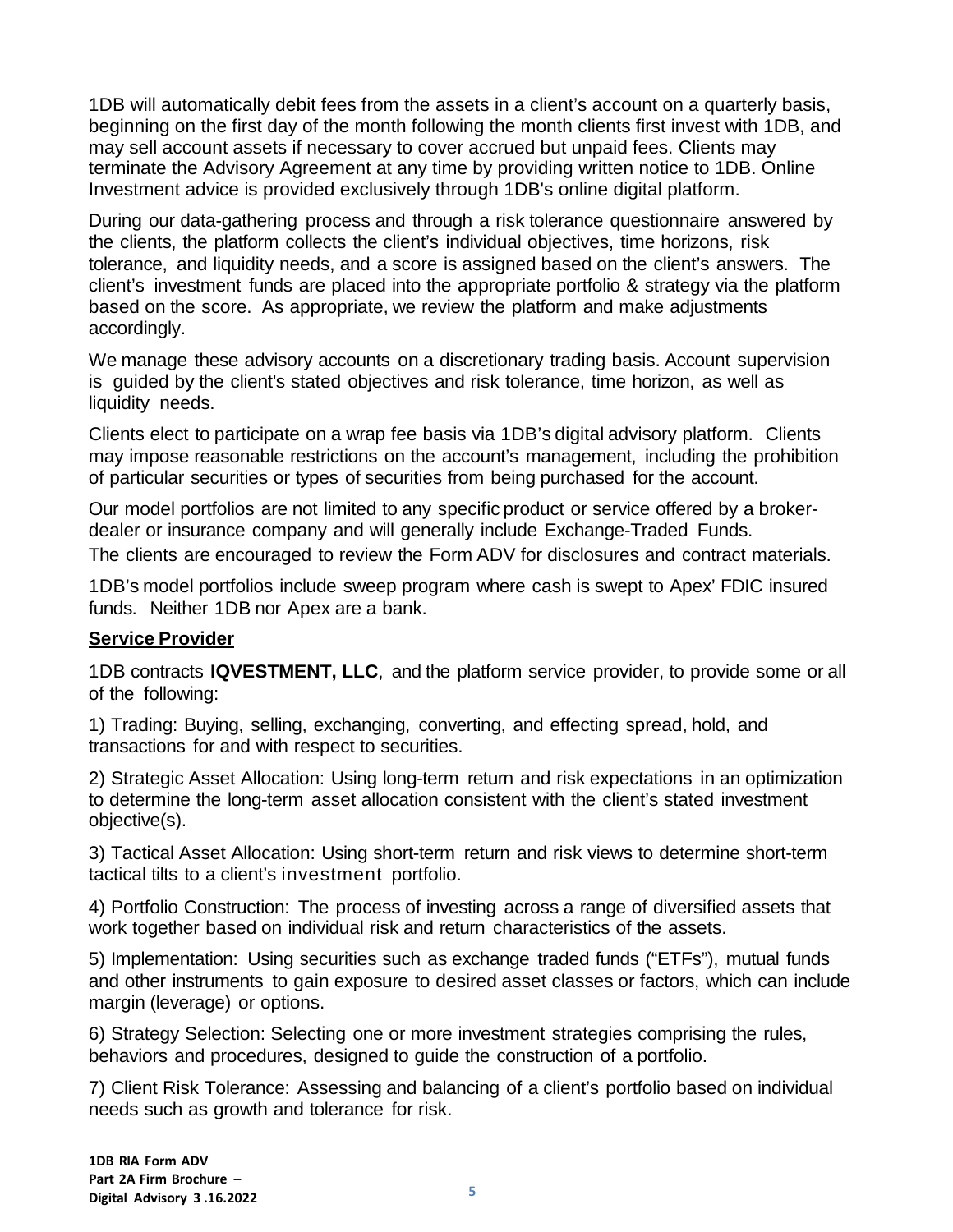8) Intelligent Rebalancing: Considering potential tax consequences, trading costs and rebalancing costs when rebalancing a portfolio.

### <span id="page-5-1"></span>**Client Obligations**

In performing its services, 1DB is not required to, and does not, verify information received from the client and is expressly authorized to rely thereon. Moreover, each client is advised that it remains his/her/its responsibility to promptly notify 1DB if there is any change in his/her/its financial situation, risk tolerance or investment objective(s).

## <span id="page-5-2"></span>**Amount of Managed Assets**

<span id="page-5-0"></span>As of 12/31/2021, we were actively managing \$10,535,780 of clients' assets on a discretionary basis in online digital advisory program.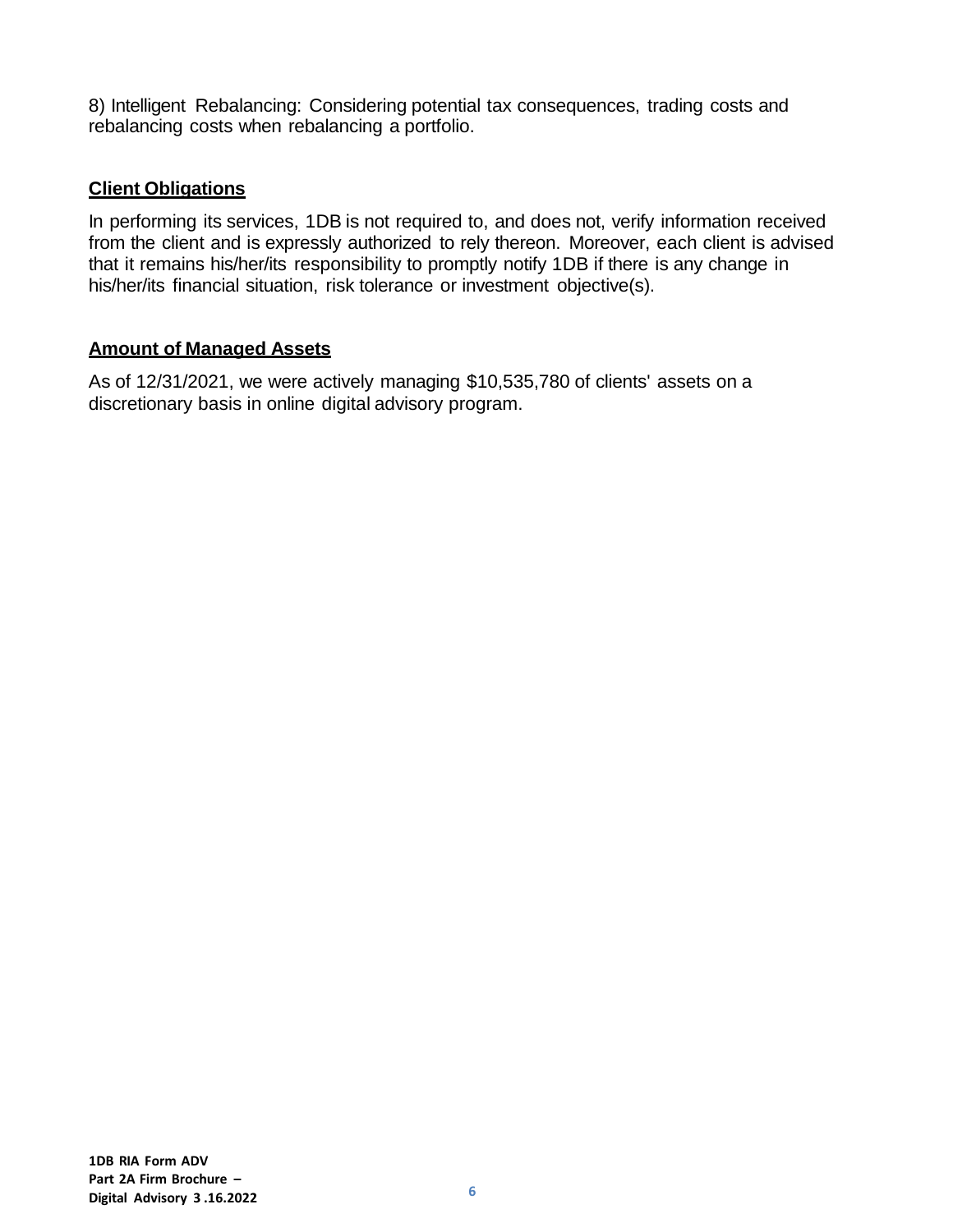# <span id="page-6-0"></span>**Item 5 Fees and Compensation**

The annualized fees for online digital advisory services are charged as a percentage of assets under management, according to the following schedules:

| <b>1DB Digital Advisory</b>                                                                                           |                                                                                                                   |  |  |
|-----------------------------------------------------------------------------------------------------------------------|-------------------------------------------------------------------------------------------------------------------|--|--|
| Annual fee:                                                                                                           |                                                                                                                   |  |  |
| $0.5\%$ (50 basis points)                                                                                             |                                                                                                                   |  |  |
| of the end-of-month total account balance,<br>calculated monthly and charged quarterly                                |                                                                                                                   |  |  |
| <b>Account Opening Minimums:</b><br>Non-retirement accounts:<br>\$100.00<br>\$1,000.00<br><b>Retirement accounts:</b> | <b>Subsequent Deposit Minimums:</b><br>Non-retirement accounts: \$25.00<br>\$25.00<br><b>Retirement accounts:</b> |  |  |

The fee charged is calculated as described above and is not charged on the basis of a share of capital gains upon or capital appreciation of the funds or any portion of the funds of an advisory client, pursuant to Section 205(a)(1) of the Investment Advisers Act of 1940, as amended (hereinafter "IA Act") or similar state provisions.

Fees are calculated using the end-of-month total account balance, calculated monthly and charged each calendar quarter in arrears. Fees payable for investment advisory services will be a percentage of the total assets under management in the client's account. The applicable client agreement and the applicable custodial/clearing agreement authorizes the custodian to debit the account for the amount of 1DB's advisory fee and to directly remit that fee to 1DB in compliance with regulatory procedures.

Any minimum fees may be waived in 1DB's sole discretion.

a. Other Service Fees and Charges

The client will be solely responsible for service & administrative fees and charges relating to the brokerage and custody of securities in the Account. Service & administrative fees can include, but are not limited to, account closing charges, returned checks, wire transfers. Updated fee schedules are posted 30 days before any changes become effective. A current list of 1st Discount Brokerage fees can be found on the website, [www.1db.com,](http://www.1db.com/) or by calling 561-515-3200.

1DB generally selects investor class shares of mutual funds or exchanged-traded funds in its models. An expense ratio is the annual fee that all mutual funds or ETFs charge their shareholders. It expresses the percentage of assets deducted each fiscal year for fund expenses, including management fees, administrative fees, operating costs, and all other fees and expenses incurred by the fund. Clients bear a proportionate share of each fund's expenses, including investment management fees, distribution, administration, transfer

<span id="page-6-1"></span> $\overline{a}$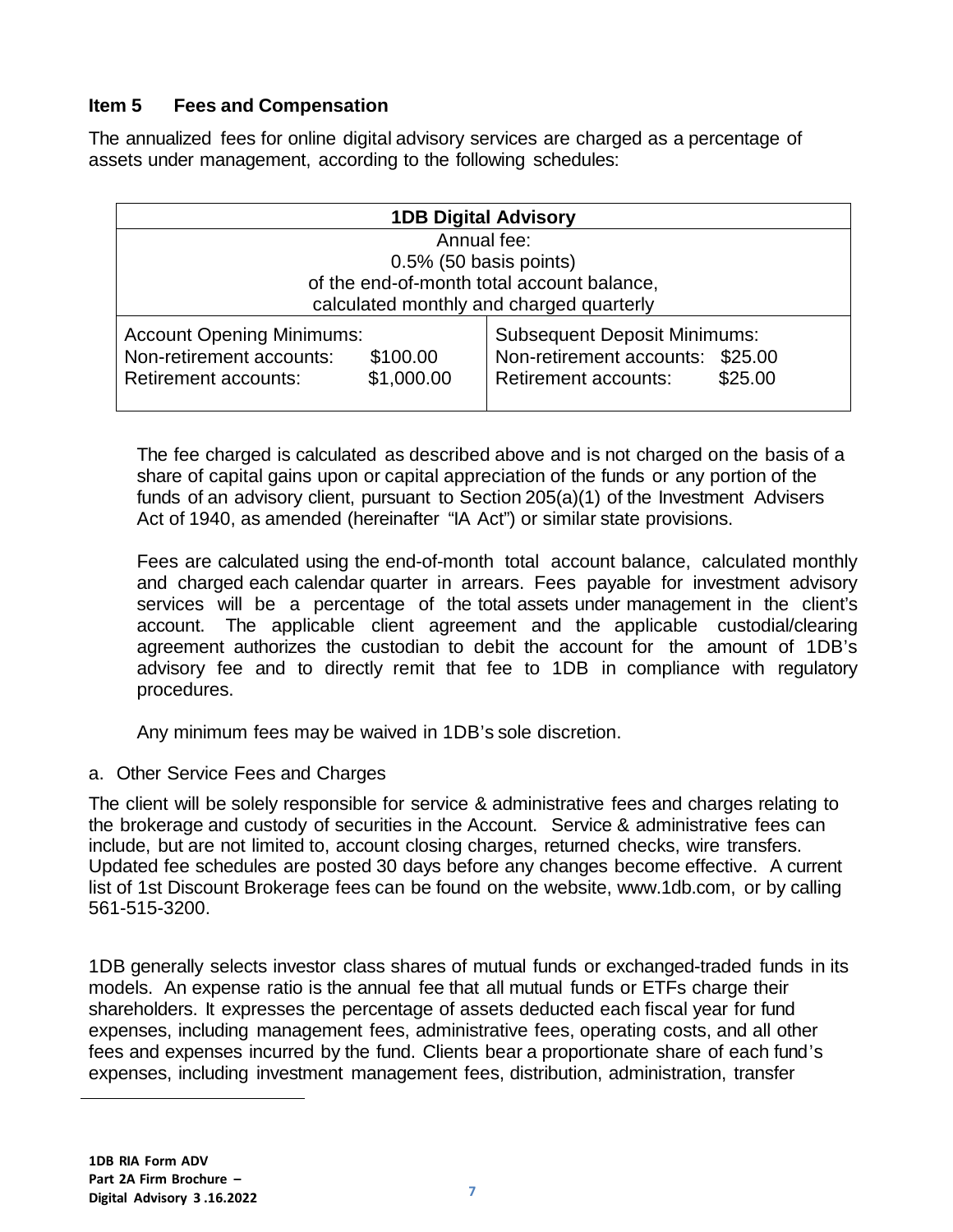agency, shareholder services and other fees as applicable. 1DB is responsible for share class selection in the models and generally choose funds that have the lowest expense ratios for the funds. 1DB encourages clients to refer to the prospectus for those securities for expense information.

## <span id="page-7-0"></span>**Item 6 Performance-Based Fees and Side-By-Side Management**

1st Discount Brokerage, Inc. does not charge performance-based fees.

# <span id="page-7-1"></span>**Item 7 Types of Clients**

1st Discount Brokerage, Inc. provides advisory services to the following types of clients:

- Individuals (other than high net worth individuals)
- High net worth individuals

# <span id="page-7-2"></span>**Item 8 Methods of Analysis, Investment Strategies and Risk of Loss**

# **METHODS OF ANALYSIS**

1DB's online digital advisory platform was designed to aid in the investment process to help match a client's risk profile and objectives. A client's final portfolio incorporates the return and risk assumptions from quantitative models and qualitative considerations (including information provided by the client). Below are actions taken to implement a client's target portfolio on the platform:

- Strategic Asset Allocation: Long-Term Return & Risk Assumptions
- Tactical Asset Allocation: Short-Term Return & Risk Assumptions
- Portfolio Construction: Diversification, Qualitative Considerations and Optimization
- Portfolio Implementation: Securities, Strategies, Factor and/or Fund Views
- Client Risk Tolerance: Risk Tolerance and Liquidity Profile

We use the following methods of analysis in formulating our investment advice and/or managing client assets:

*Fundamental Analysis.* We attempt to measure the intrinsic value of a security by looking at economic and financial factors (including the overall economy, industry conditions, and the financial condition and management of the company itself) to determine if the company is underpriced (indicating it may be a good time to buy) or overpriced (indicating it may be time to sell).

Fundamental analysis does not attempt to anticipate market movements. This presents a potential risk, as the price of a security can move up or down along with the overall market regardless of the economic and financial factors considered in evaluating the stock.

*Technical Analysis.* We analyze past market movements and apply that analysis to the present in an attempt to recognize recurring patterns of investor behavior and potentially predict future price movement.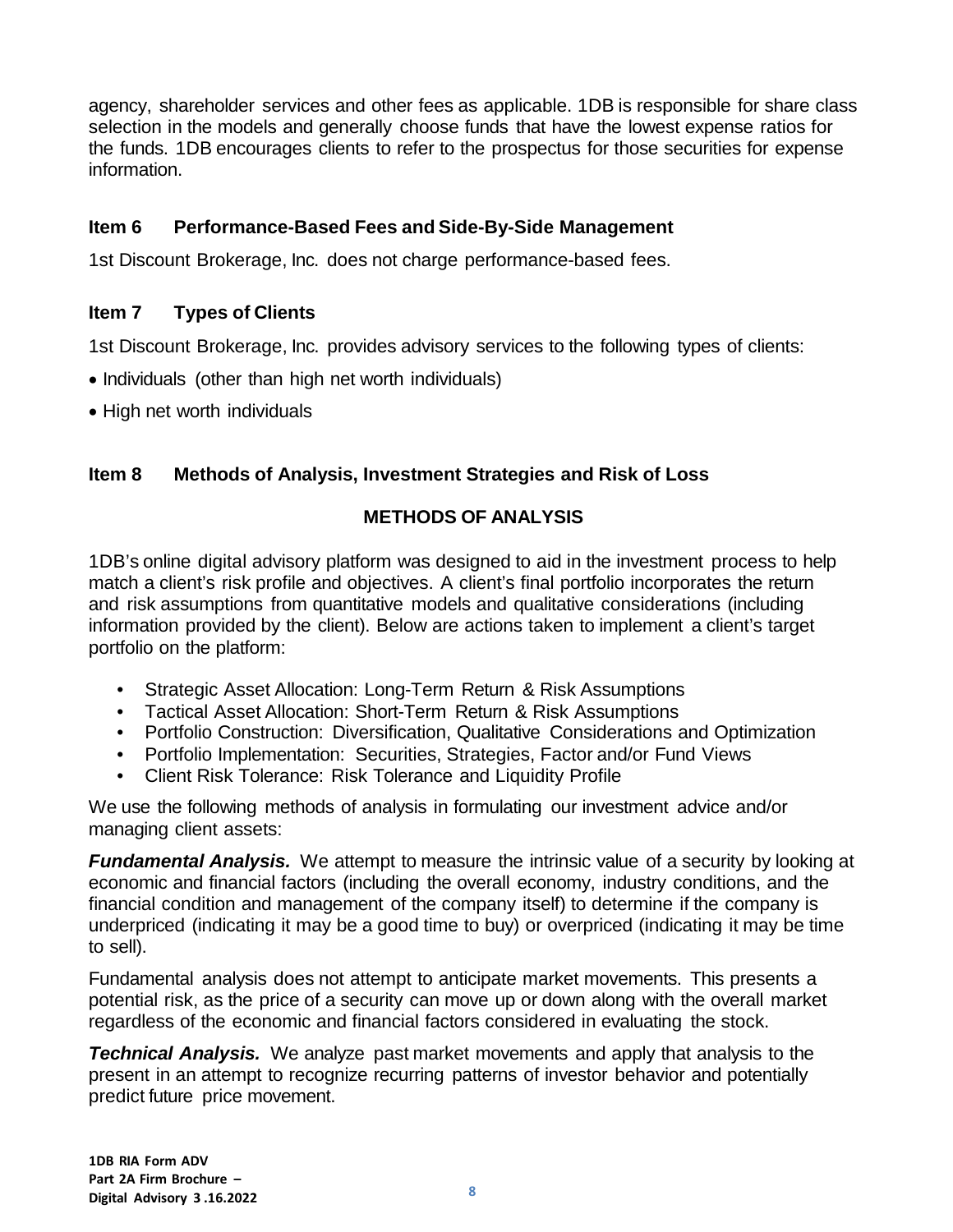Technical analysis does not consider the underlying financial condition of a company. This presents a risk in that a poorly-managed or financially unsound company may underperform regardless of market movement.

*Cyclical Analysis.* In this type of technical analysis, we measure the movements of a particular stock against the overall market in an attempt to predict the price movement of the security.

Cyclical analysis does not consider the underlying financial condition of a company. This presents a risk in that a poorly-managed or financially unsound company may underperform regardless of market movement.

*Quantitative Analysis.* We may use mathematical models in an attempt to obtain more accurate measurements of a company's quantifiable data, such as the value of a share price or earnings per share, and predict changes to that data.

A risk in using quantitative analysis is that the models used may be based on assumptions that prove to be incorrect.

*Qualitative Analysis.* We subjectively evaluate non-quantifiable factors such as quality of management, labor relations, and strength of research and development factors not readily subject to measurement, and predict changes to share price based on that data.

A risk is using qualitative analysis is that our subjective judgment may prove incorrect.

*Asset Allocation.* Rather than focusing primarily on securities selection, we attempt to identify an appropriate ratio of securities, fixed income, and cash suitable to the client's investment goals and risk tolerance.

A risk of asset allocation is that the client may not participate in sharp increases in a particular security, industry or market sector. Another risk is that the ratio of securities, fixed income, and cash will change over time due to stock and market movements and, if not corrected, will no longer be appropriate for the client's goals.

*Mutual Fund and/or ETF Analysis.* We look at the experience and track record of the manager of the mutual fund or ETF in an attempt to determine if that manager has demonstrated an ability to invest over a period of time and in different economic conditions. We also look at the underlying assets in a mutual fund or ETF in an attempt to determine if there is significant overlap in the underlying investments held in another fund(s) in the client's portfolio. We also monitor the funds or ETFs in an attempt to determine if they are continuing to follow their stated investment strategy.

A risk of mutual fund and/or ETF analysis is that, as in all securities investments, past performance does not guarantee future results. A manager who has been successful may not be able to replicate that success in the future. In addition, as we do not control the underlying investments in a fund or ETF, managers of different funds held by the client may purchase the same security, increasing the risk to the client if that security were to fall in value. There is also a risk that a manager may deviate from the stated investment mandate or strategy of the fund or ETF, which could make the holding(s) less suitable for the client's portfolio.

*Risks for all forms of analysis.* Our securities analysis methods rely on the assumption that the companies whose securities we purchase and sell, the rating agencies that review these securities, and other publicly-available sources of information about these securities, are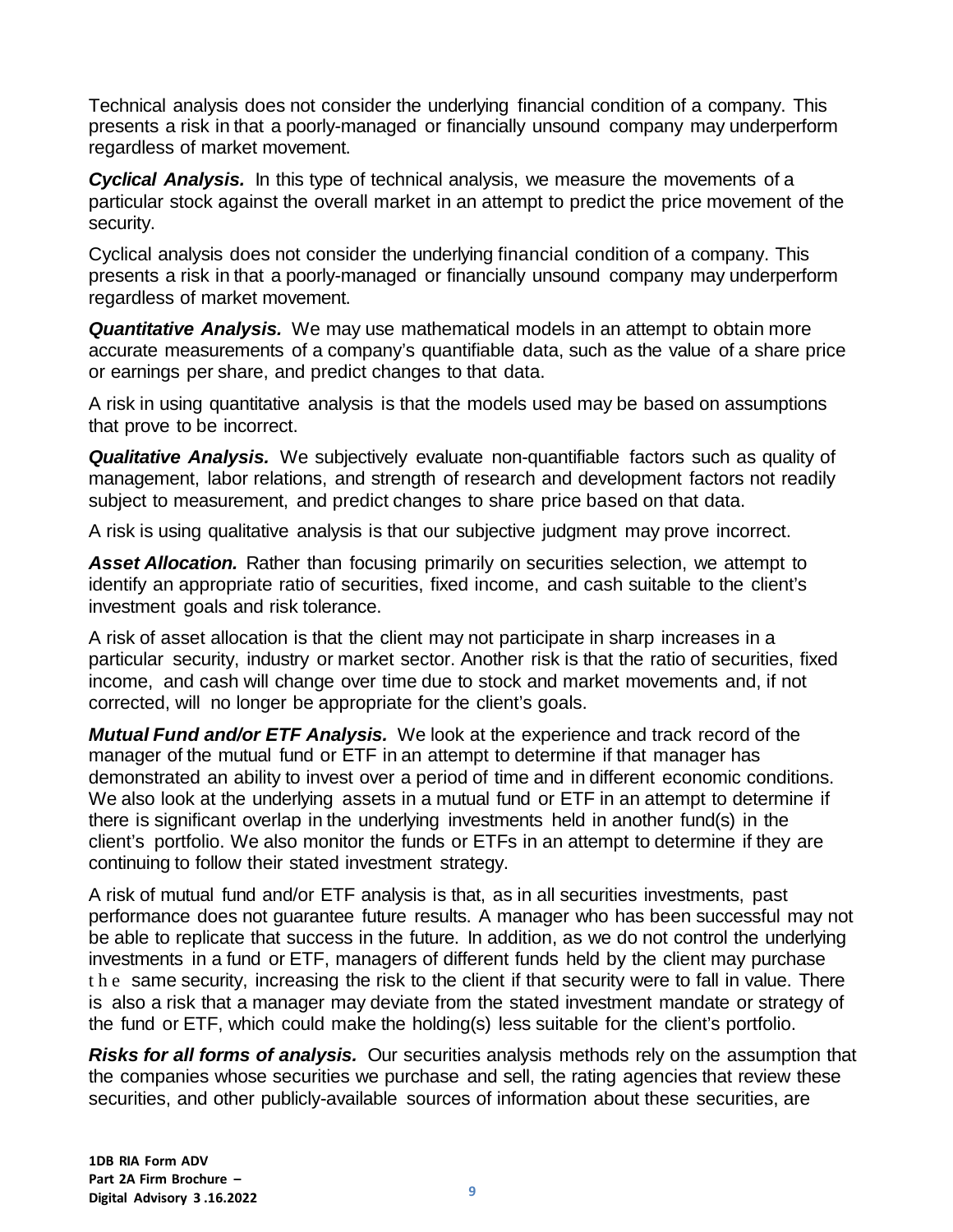providing accurate and unbiased data. While we are alert to indications that data may be incorrect, there is always a risk that our analysis may be compromised by inaccurate or misleading information.

1DB provides Clients with discretionary asset allocation based on Modern Portfolio Theory ("MPT"). One of the underlying principles of MPT is that investors are risk averse (i.e., active customers do not always take a high equity ratio in their portfolio). MPT attempts to maximize a portfolio's expected return for a given amount of portfolio risk, or equivalently minimize potential risk for a given level of expected return, by selecting the proportions of various asset classes rather than selecting individual securities. 1DB seeks to construct its model portfolios based on MTP.

Other model providers that have model portfolios available for use in the program construct their model portfolios utilizing a combination of third party and proprietary funds and ETFs for targeted allocation exposures. They seek to achieve diversification and risk adjusted returns by constructing models that have potential exposure to various investment strategies across major sub-asset classes.

1DB provides its advisory services through a digital technology solution that relies heavily on a proprietary algorithm. Accordingly, clients should be aware that:

- the algorithm relies on back-tested information, and, thus, may not operate as expected or intended when events having few or no historical antecedents occur;
- the algorithm is based on a number of assumptions, including, but not limited to: the trading price is the daily close price for any open-end mutual fund;
	- $\checkmark$  1DB's model portfolios utilize daily closing prices of ETFs, mutual funds and ETNs for illustrative purposes. ETFs, mutual funds and ETNs traded in the client's accounts will generally be executed as limit orders set by 1DB;
	- $\checkmark$  expected asset return can be derived by statistical inference;
	- $\checkmark$  correlations exist between different assets;
	- $\checkmark$  no tax is included; and
	- $\checkmark$  slippage costs for rebalancing are not reflected in the algorithm; however, slippage may occur during actual trading for clients' accounts
- limitations of the algorithm include, the following without limitation:
	- $\checkmark$  imperfect estimation of the market turning point; and
	- $\checkmark$  expected return and expected correlation among different assets may significantly deviate from real market conditions due to unexpected events or investor panic;
- without rebalancing, the portfolio generated by the algorithm will not stay optimized over time;
- the algorithm used to manage accounts might rebalance accounts without regard to market conditions or on a more frequent basis than a client, client might expect and the algorithm may not address prolonged changes in market conditions;
- 1DB, in its sole discretion, might halt trading or take other temporary defensive measures which can include liquidating securities in stressed market conditions and this may cause tax implications;
- absent technical issues, there is no human involvement in the oversight and management of individual accounts; however, upon request by clients, 1DB can override certain trades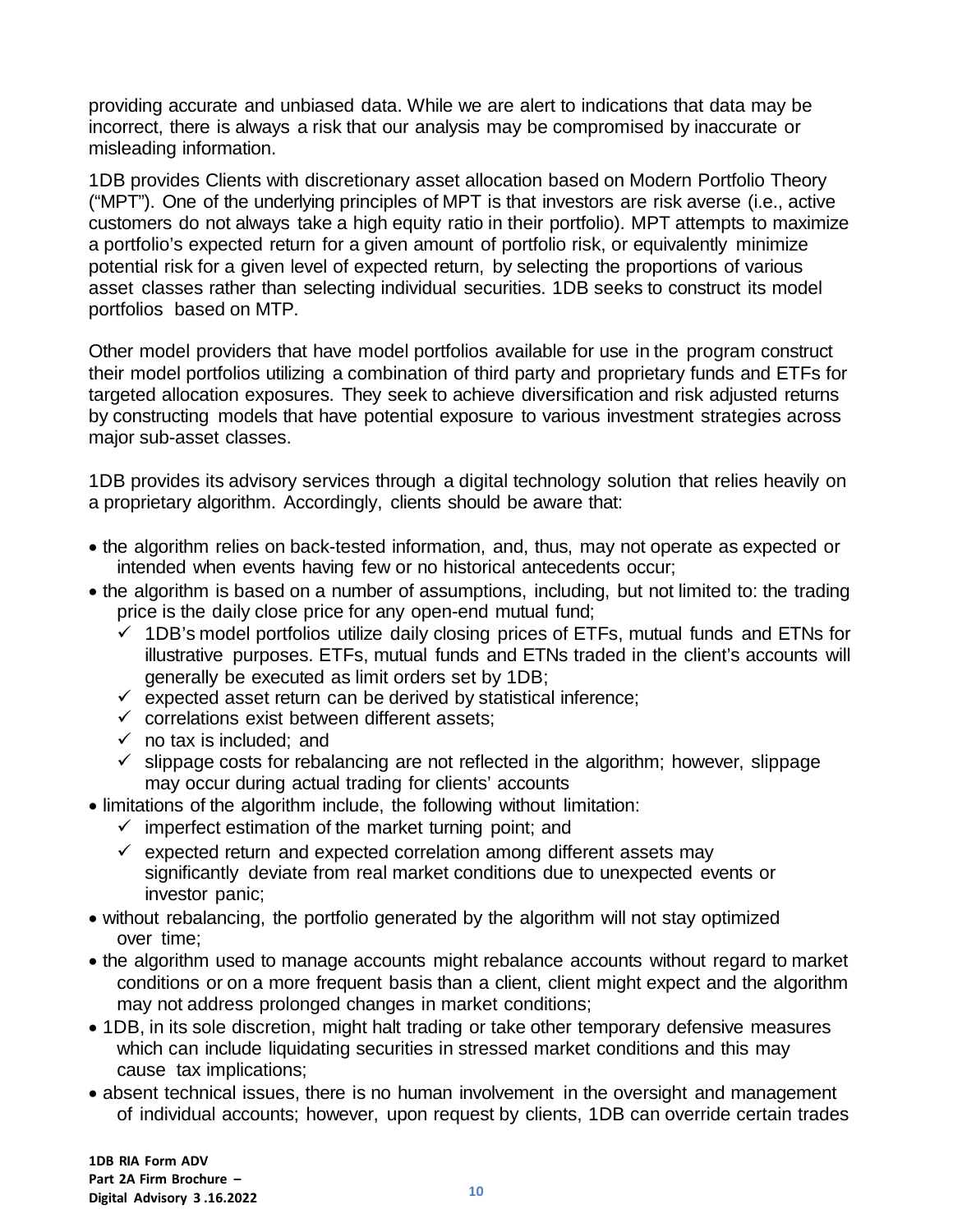provided it has advance notice of such requests;

- a risk tolerance questionnaire is available on the Platform that can be used by clients as the basis for 1DB's advice; and
- if and when a client has a material change to its financial standing or risk tolerance the client should promptly update information he or she has provided to the 1DB.

## *INVESTMENT STRATEGIES*

1DB's Online Digital Platform was designed to aid in the investment process to help match a Client's risk profile and objectives. A Client's final portfolio incorporates the return and risk assumptions from quantitative models and qualitative considerations. Below are actions taken to implement a Client's target portfolio on the proprietary platform:

- Strategic Asset Allocation: Long-Term Return & Risk Assumptions
- Tactical Asset Allocation: Short-Term Return & Risk Assumptions
- Portfolio Construction: Optimization and Qualitative Considerations
- Portfolio Implementation: Securities, Strategies, Factor and/or Fund Views
- Client Risk Tolerance: Risk Tolerance and Liquidity Profile

1DB can utilize any the following methods of security analysis separately or in combination:

• Fundamental - analysis performed on historical and present data, with the goal of making financial forecasts;

• Technical – analysis performed on historical and present data, focusing on price and trade volume, to forecast the direction of prices; and

• Cyclical – analysis performed on historical relationships between price and market trends, to forecast the direction of prices.

We use the following strategy(ies) in managing client accounts, provided that such strategy(ies) are appropriate to the needs of the client and consistent with the client's investment objectives, risk tolerance, and time horizons, among other considerations:

*Long-term purchases.* We purchase securities with the idea of holding them in the client's account for a year or longer. Typically we employ this strategy when:

- we believe the securities to be currently undervalued, and/or
- we want exposure to a particular asset class over time, regardless of the current projection for this class.

A risk in a long-term purchase strategy is that by holding the security for this length of time, we may not take advantage of short-term gains that could be profitable to a client. Moreover, if our predictions are incorrect, a security may decline sharply in value before we make the decision to sell.

*Short-term purchases.* When utilizing this strategy, we purchase securities with the idea of selling them within a relatively short time (typically a year or less). We do this in an attempt to take advantage of conditions that we believe will soon result in a price swing in the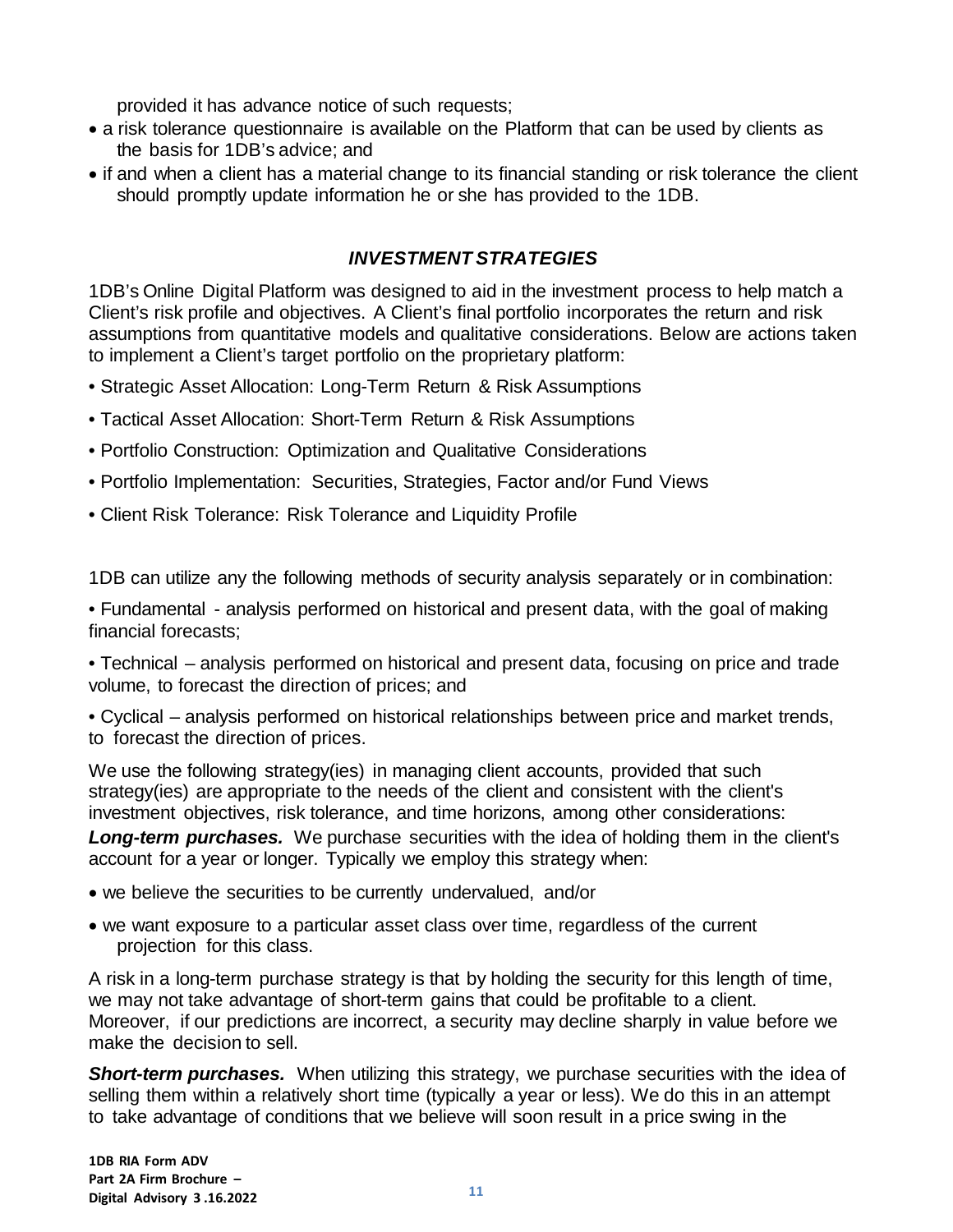securities we purchase.

A short-term purchase strategy poses risks should the anticipated price swing not materialize; we are then left with the option of having a long-term investment in a security that was designed to be a short-term purchase, or potentially taking a loss.

In addition, this strategy involves more frequent trading than does a longer-term strategy, and will result in increased brokerage and other transaction-related costs, as well as less favorable tax treatment of short-term capital gains.

*Trading.* We purchase securities with the idea of selling them very quickly (typically within 30) days or less). We do this in an attempt to take advantage of brief price swings.

A short-term purchase strategy poses risks should the anticipated price swing not materialize or goes in the opposite direction. In addition, this strategy involves more frequent trading than does a longer-term strategy, and will result in increased brokerage and other transaction- related costs, as well as less favorable tax treatment of short-term capital gains.

**Asset Allocation**. The platform is designed to use models along with customized settings to accommodate strategic asset allocation, tactical asset allocation, and 12 active and/or passive implementation. The composition of each asset allocation model will vary based upon the specific retirement target date for the respective model, which generally ends every 5 years between 2020 and 2060.

When creating an asset allocation model, 1DB uses other models and qualitative inputs that can be based on valuation, long-term economic growth forecasts, long-term earnings forecasts and other factors to develop long-term investment views. The long-term investment views are used to create a strategic or long-term asset allocation target. The strategic asset allocation is designed to attempt to meet the asset allocation model's investment objective over the long-term. The strategic asset allocation is used in the creation of the target date models at each target date point and considers risk and reward. Strategic asset allocation views are applied to asset classes such as U.S. equities, global equities, currencies, fixed income, commodities and other asset classes or factors.

In addition to long-term views, 1DB has shorter-term tactical asset allocation views. The tactical asset allocation views can be based on inputs from short-term events, market sentiment indicators such as implied volatility, short-term risk signals, earnings momentum and other factors. These short-term investment views can be used to dynamically tilt the investment strategy's strategic asset allocation towards asset classes or factors that may have a more favorable risk and reward. Tactical asset allocation views are applied to asset classes such as U.S. equities, global equities, currencies, fixed income, commodities and other asset classes or factors. 1DB can implement a portfolio using a combination of passive (index) strategies or active strategies. An investment strategy's desired exposure, from strategic and tactical asset allocation views, will be implemented with vehicles or instruments such as mutual funds, ETFs, exchange traded notes, individual stocks, individual bonds and other vehicles or instruments. When deciding on implementation, 1DB may consider a strategy's opportunity to generate returns in excess of a benchmark in a given economic or market cycle, fees, liquidity, asset class exposure and other factors.

1DB provides clients with discretionary asset allocation based on Modern Portfolio Theory ("MPT"). One of the underlying principles of MPT is that investors are risk averse (i.e., active customers do not always take a high equity ratio in their portfolio). MPT attempts to maximize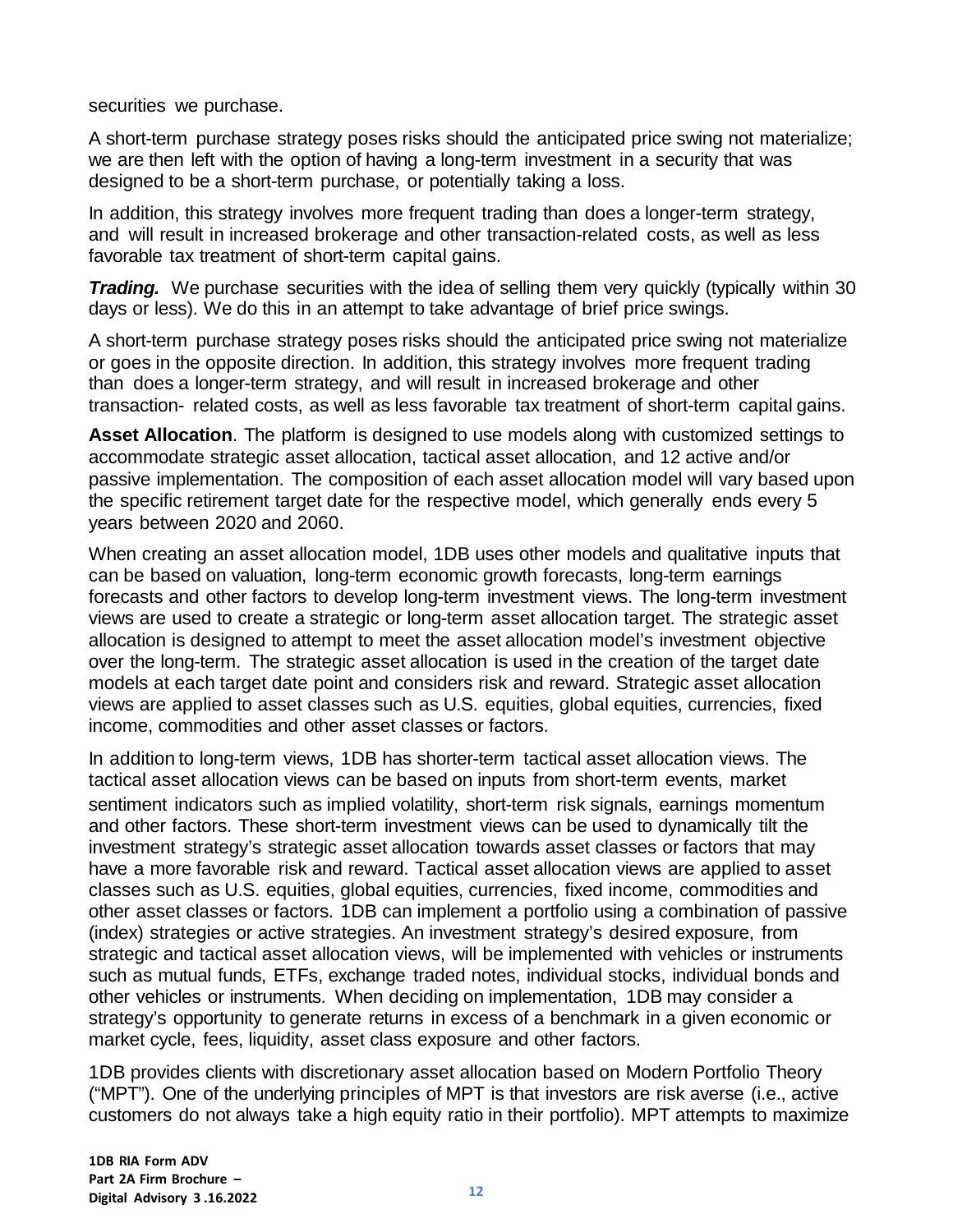a portfolio's expected return for a given amount of portfolio risk, or equivalently minimize potential risk for a given level of expected return, by selecting the proportions of various asset classes rather than selecting individual securities. 1DB seeks to construct its model portfolios based on MTP.

1DB provides its advisory services through a digital technology solution that relies heavily on a proprietary algorithm. Accordingly, clients should be aware that:

• the algorithm relies on back-tested information, and, thus, may not operate as expected or intended when events having few or no historical antecedents occur;

- the algorithm is based on a number of assumptions, including, but not limited to:
	- the trading price is the daily close price for any open-end mutual fund;
	- 1DB's model portfolios utilize daily closing prices of ETFs, mutual funds and ETNs for illustrative purposes. ETFs, mutual funds and ETNs traded in TPA End Users' accounts will generally be executed as limit orders set by 1DB;
	- expected asset return can be derived by statistical inference; o

correlations exist between different assets;

- no tax is included; and
- slippage costs for rebalancing are not reflected in the algorithm; however, slippage may occur during actual trading for clients' accounts
- limitations of the algorithm include, the following without limitation:
	- imperfect estimation of the market turning point; and
	- expected return and expected correlation among different assets may significantly deviate from real market conditions due to unexpected events or investor panic;
	- without rebalancing, the portfolio generated by the algorithm will not stay optimized over time;
	- the algorithm used to manage accounts might rebalance accounts without regard to market conditions or on a more frequent basis than a Client, Third Party Advisor or TPA End User might expect and the algorithm may not address prolonged changes in market conditions;
	- 1DB, in its sole discretion, might halt trading or take other temporary defensive measures which can include liquidating securities in stressed market conditions and this may cause tax implications;
	- absent technical issues, there is no human involvement in the oversight and management of individual accounts; however, upon request by clients, 1DB can override certain trades provided it has advance notice of such requests;
	- a risk tolerance questionnaire is available on the Platform that can be used by clients as the basis for 1DB's advice; the Advisor can customize risk level per questionnaire; and
	- if and when a client has a material change to its financial standing or risk tolerance the client should promptly update information he or she has provided to the 1DB.

1DB's online digital platform continuously monitors our Clients' portfolios and periodically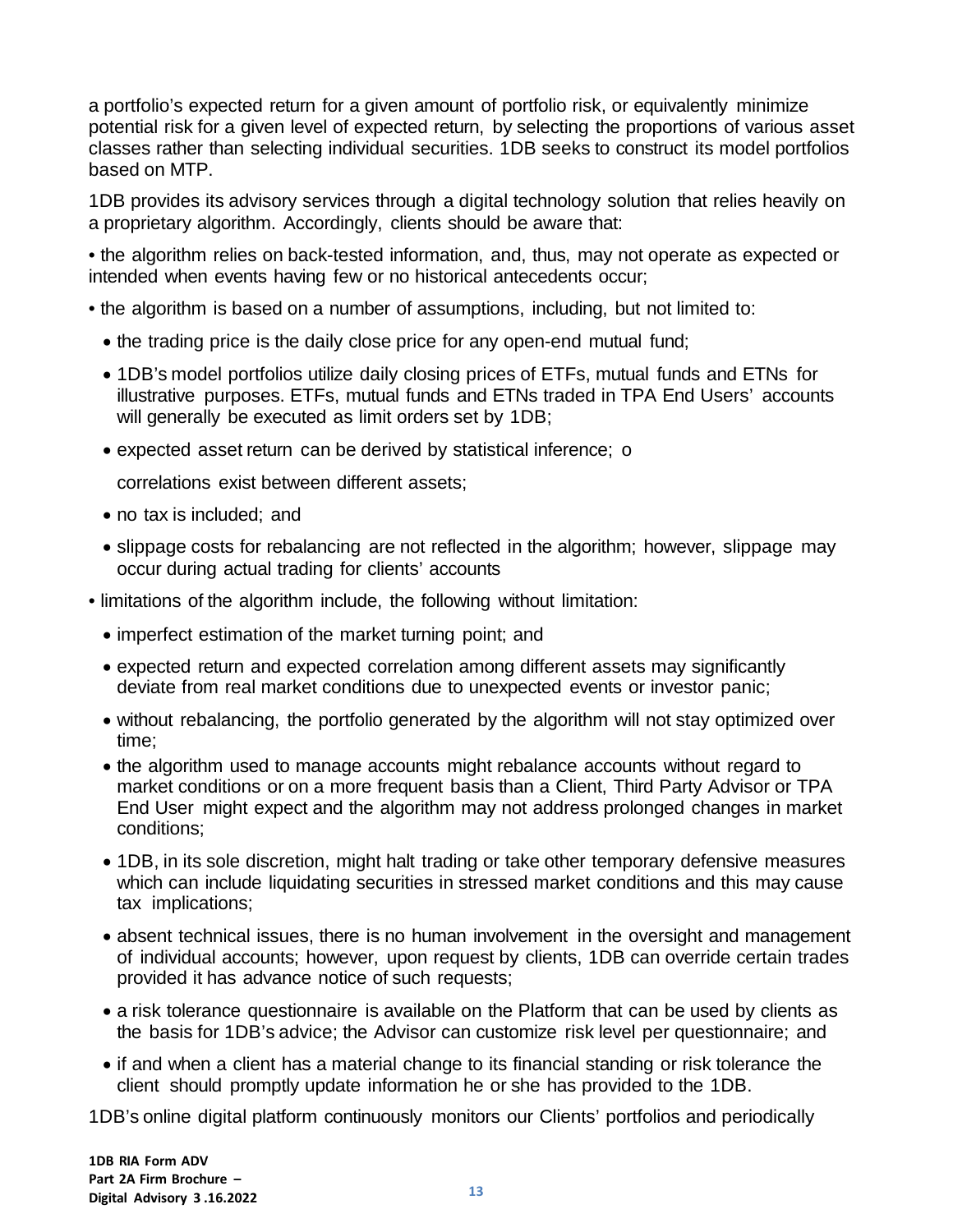rebalances them back to the Clients' target mix in an effort to optimize returns for the intended level of risk, however no assurance can be made by 1DB that Clients will not incur capital gains, and in certain instances significant capital gains, when Client portfolios are rebalanced periodically. 1DB assumes no responsibility to its Clients for any tax consequences of any transaction, including any capital gains that may result from the rebalancing of Client accounts.

### *Risk of Loss.*

Clients should understand that investing in any securities, including mutual funds, involves a risk of loss of both income and principal. We ask that you work with us to help us understand your tolerance for risk.

1DB does not guarantee the future performance of any client's account. Clients must understand that investments made via the 1DB online digital advisory program involve substantial risk and are subject to various market, currency, liquidity, economic, political and business risks, and that those investment decisions and actions will not always be profitable. Clients may not get back the amount invested. Subject to the Investment Advisers Act of 1940 ("Advisers Act"), 1DB has no liability for any losses in a client's account. The price of any security or the value of an entire asset class can decline for a variety of reasons outside of 1DB's control, including, but not limited to, changes in the macroeconomic environment, unpredictable market sentiment, forecasted or unforeseen economic developments, interest rates, regulatory changes, and domestic or foreign political, demographic, or social events. There is no guarantee that 1DB's judgment or investment decisions about particular securities or asset classes will necessarily produce the intended results. 1DB's judgment may prove to be incorrect, and a client might not achieve his or her investment objectives. High volatility and/or the lack of deep and active liquid markets for a security can prevent a client from selling his or her securities at all, or at an advantageous time or price because 1DB and the client's broker may have difficulty finding a buyer and can be forced to sell at a significant discount to market value. 1DB cannot guarantee any level of performance or that any client will avoid a loss of account assets. Any investment in securities involves the possibility of financial loss that clients should be prepared to bear.

When evaluating risk, financial loss may be viewed differently by each Client and may depend on many different risk items, each of which can affect the probability of adverse consequences and the magnitude of any potential losses. The following risks may not be allinclusive, but should be considered carefully by a prospective client before entering the program or othe1DBise engaging 1DB. These risks should be considered as possibilities, with additional regard to their actual probability of occurring and the effect on a client if there is in fact an occurrence.

Senior Management from 1DB remain available to address any questions that a client or prospective client may have regarding its prospective engagement and the corresponding conflict of interest presented by such engagement.

**Algorithmic Trading –** Clients are advised that 1DB relies on computer models, data inputs and assumptions in generating trade orders or recommendations (as applicable). Statistical investing models, such as those used by 1DB, rely on back-tested information, and, thus, may not operate as expected or intended when events having few or no historical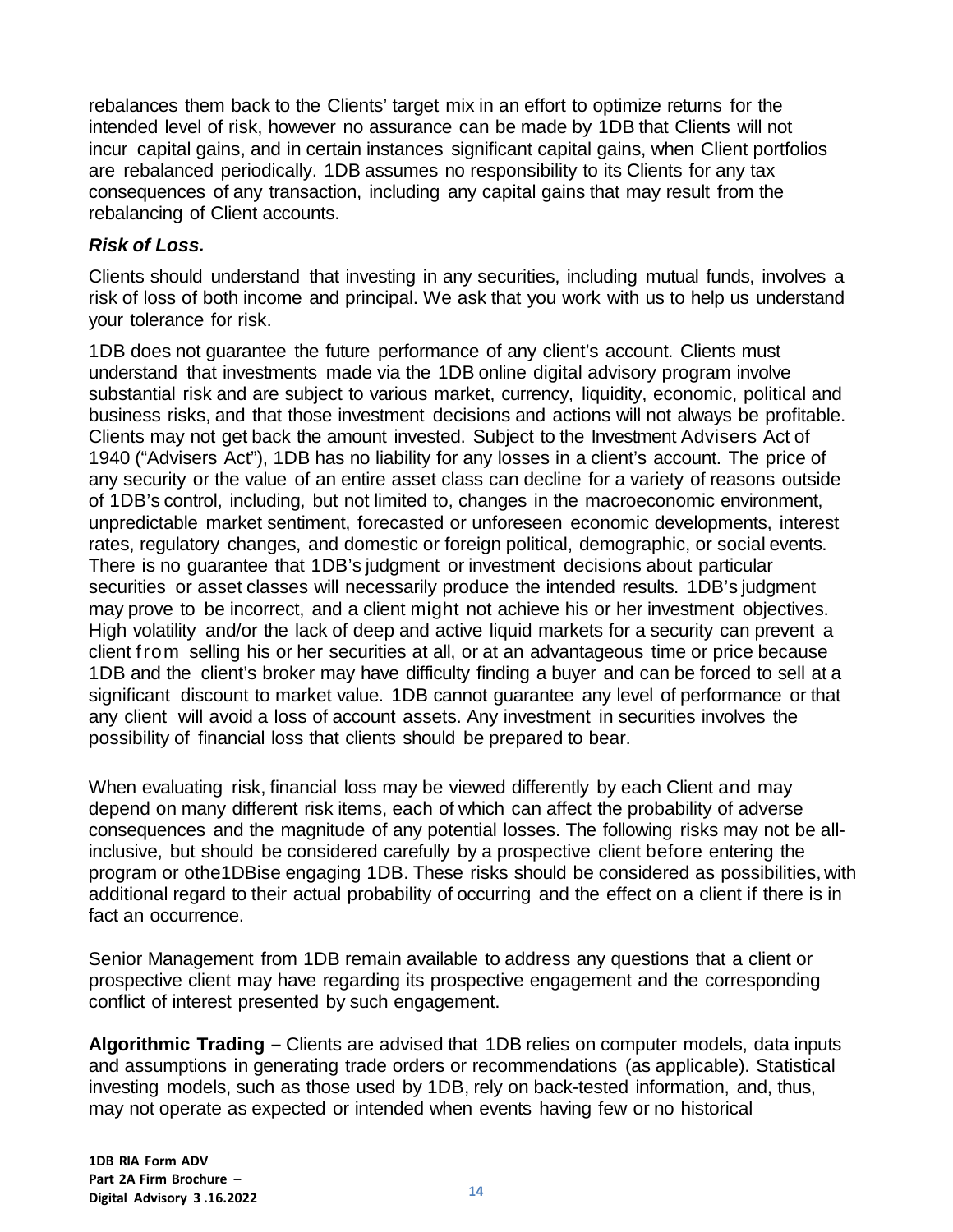antecedents occur, and, accordingly, may generate losses another manager could have been able to avoid. Likewise use of algorithms may result in a recommendation of a portfolio that may be more aggressive or more conservative than necessary or incorrectly trigger or fail to initiate rebalancing. Changes to algorithmic code may materially affect a client's portfolio and may not have the desired effect over time with respect to the clients accounts.

**Cybersecurity Risks –** 1DB and its service providers are subject to risks associated with a breach in cybersecurity. Cybersecurity is a generic term used to describe the technology, processes and practices designed to protect networks, systems, computers, programs and data from cyber-attacks and hacking by other computer users, and to avoid the resulting damage and disruption of hardware and software systems, loss or corruption of data, and/or misappropriation of confidential information. In general, cyber-attacks are deliberate, but unintentional events may have similar effects. Cyber-attacks may cause losses to 1DB's clients by interfering with the processing of transactions, affecting 1DB's ability to calculate net asset value or impeding or sabotaging trading. Clients may also incur substantial costs as the result of a cybersecurity breach, including those associated with forensic analysis of the origin and scope of the breach, increased and upgraded cybersecurity, identity theft, unauthorized use of proprietary information, litigation, and the dissemination of confidential and proprietary information. Any such breach could expose 1DB to civil liability as well as regulatory inquiry and/or action. In addition, clients could be exposed to additional losses as a result of unauthorized use of their personal information. While we have established business continuity plans, incident response plans and systems designed to prevent cyber-attacks, there are inherent limitations in such plans and systems, including the possibility that certain risks have not been identified. Similar types of cyber security risks also are present for issuers of securities in which we invest, which could result in material adverse consequences for such issuers and may cause a client's investment in such securities to lose value.

**Technology Risk** – 1DB depends heavily on information technology, telecommunication and other operational systems. These systems may fail to operate properly or become disabled because of events for circumstances beyond 1DB's control. In this event it may be possible that access to the system will be limited.

**Market Risk** - The price of any or all securities or the value of an entire asset class or portfolio can decline for a variety of reasons outside of 1DB's control, including, but not limited to, changes in the macroeconomic environment, unpredictable market sentiment, forecasted or unforeseen economic developments, interest rates, regulatory changes, and domestic or foreign political, demographic, or social events. If a client has a high allocation in a particular asset class it may negatively affect overall performance to the extent that the asset class underperforms relative to other market assets. Conversely, a low allocation to a particular asset class that outperforms other asset classes in a particular period will cause that client account to underperform relative to the overall market.

**Asset Allocation Risk -** Asset allocation decisions can result in more portfolio concentration in a certain asset class or classes, which could reduce overall return if the concentrated assets underperform expectations. The more aggressive the investment strategy used for a client's accounts, the more likely the accounts will contain larger weights in riskier asset classes. Asset classes can perform differently from each other at any given time (as well as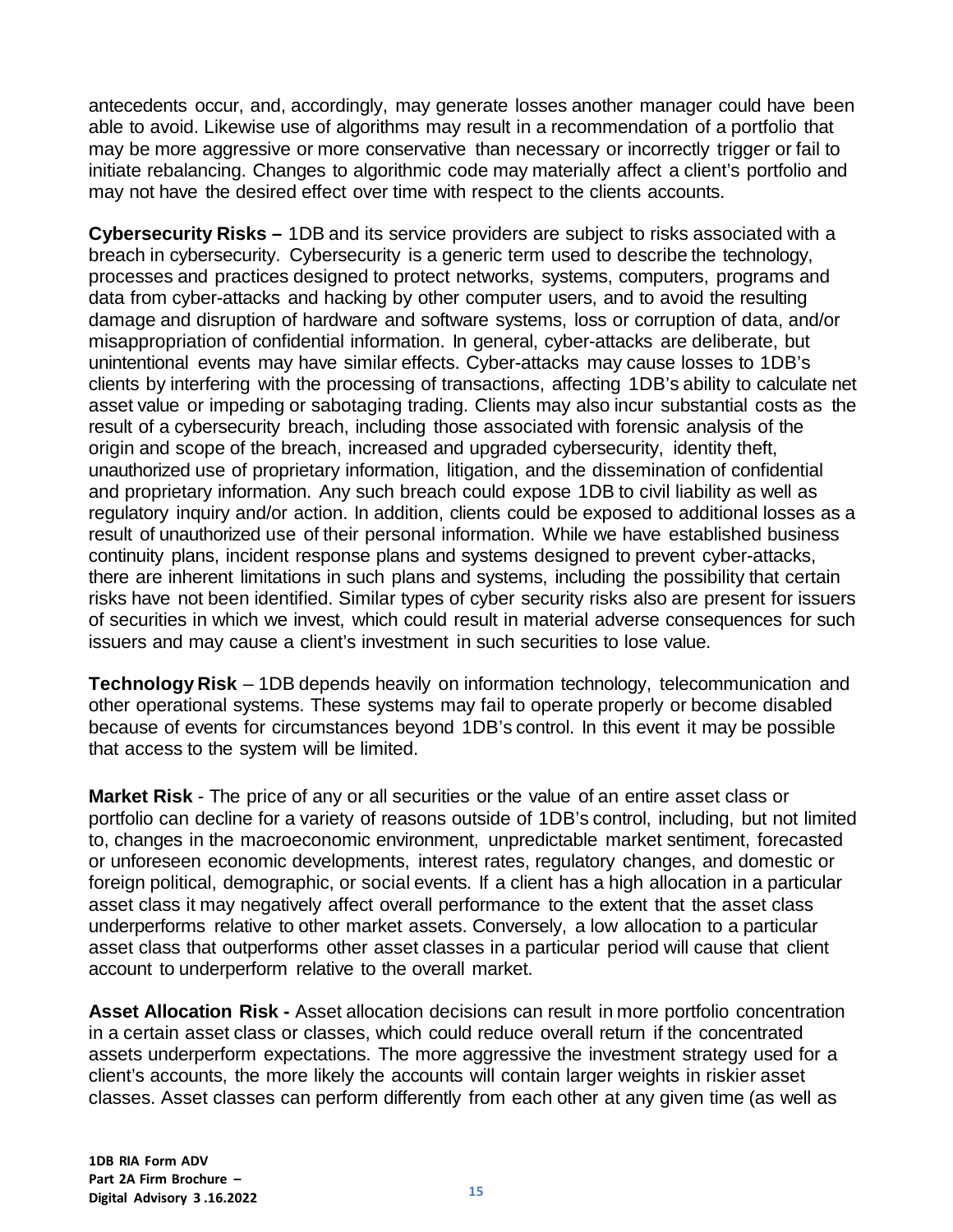over the long term), so the investment strategy will be affected by its allocation among the asset classes. Depending on market conditions, there may be times when diversified portfolios perform worse than less diversified portfolios. Diversification does not eliminate investment risk.

**Investment Risk** - There is no guarantee that 1DB's judgment, models or investment decisions about particular securities or asset classes will necessarily produce the intended results. 1DB's judgment may prove to be incorrect, and a client might not achieve his or her investment objectives. 1DB can also make future changes to the investing algorithms and services that it provides. In addition, it is possible that clients or 1DB itself may experience computer equipment failure, loss of internet access, viruses, or other events that can impair access to 1DB's software based financial service.

**Model Risk** – Model portfolios are available for use on the Platform and are generally designed to help clients address a number of risks associated with saving for goals or retirement, including shortfall, longevity, capital and inflation risks. Shortfall risk is the risk of an individual not having enough savings to last throughout retirement. Longevity risk is the risk of an individual outliving their savings, either because they live longer than planned or have a savings shortfall. Capital risk is the risk that an individual will abandon their investment choice because of a negative investment experience. Inflation risk is the risk that an individual will not have sufficient savings in retirement or sufficient savings to purchase as much in the future because of the increase in cost of goods and services over time. Customers should understand that because these risks are taken into account during portfolio construction, there often will be a variance between the risk level of a Customer's portfolio and their risk score. Specifically, model portfolios available in the Program will be weighted—in some cases significantly—to comparatively riskier investments (e.g., equity funds over fixed income funds), despite a client's conservative risk score to account for these risks and the operation of the glide path. This is particularly the case when there is a larger difference between a Customer's current age and their goal age.

**Liquidity and Valuation Risk** - High volatility and/or the lack of deep and active liquid markets for a security may prevent a client from selling her securities at all, or at an advantageous time or price because 1DB and the client's broker may have difficulty finding a buyer and may be forced to sell at a significant discount to market value. Some securities (including ETFs) that hold or trade financial instruments may be adversely affected by liquidity issues as they manage their portfolios. While 1DB values the securities held in client accounts based on reasonably available exchange-traded security data, 1DB may from time to time receive or use inaccurate data, which could adversely affect security valuations, transaction size for purchases or sales, and/or the resulting fees paid to 1DB.

**Investment Strategy Risks –** Clients should be aware that there are risks associated with long-term investing based on a particular investment strategy. An investment strategy is an investment plan and there are inherent risks associated with them. In general, the more aggressive the investment strategy, the greater the risk. For example, it is more likely that an aggressive portfolio will contain larger weights in riskier asset classes, such as equities. Likewise a more conservative investment strategy will generally have less risk and will contain higher weights of less risky asset classes such as fixed income.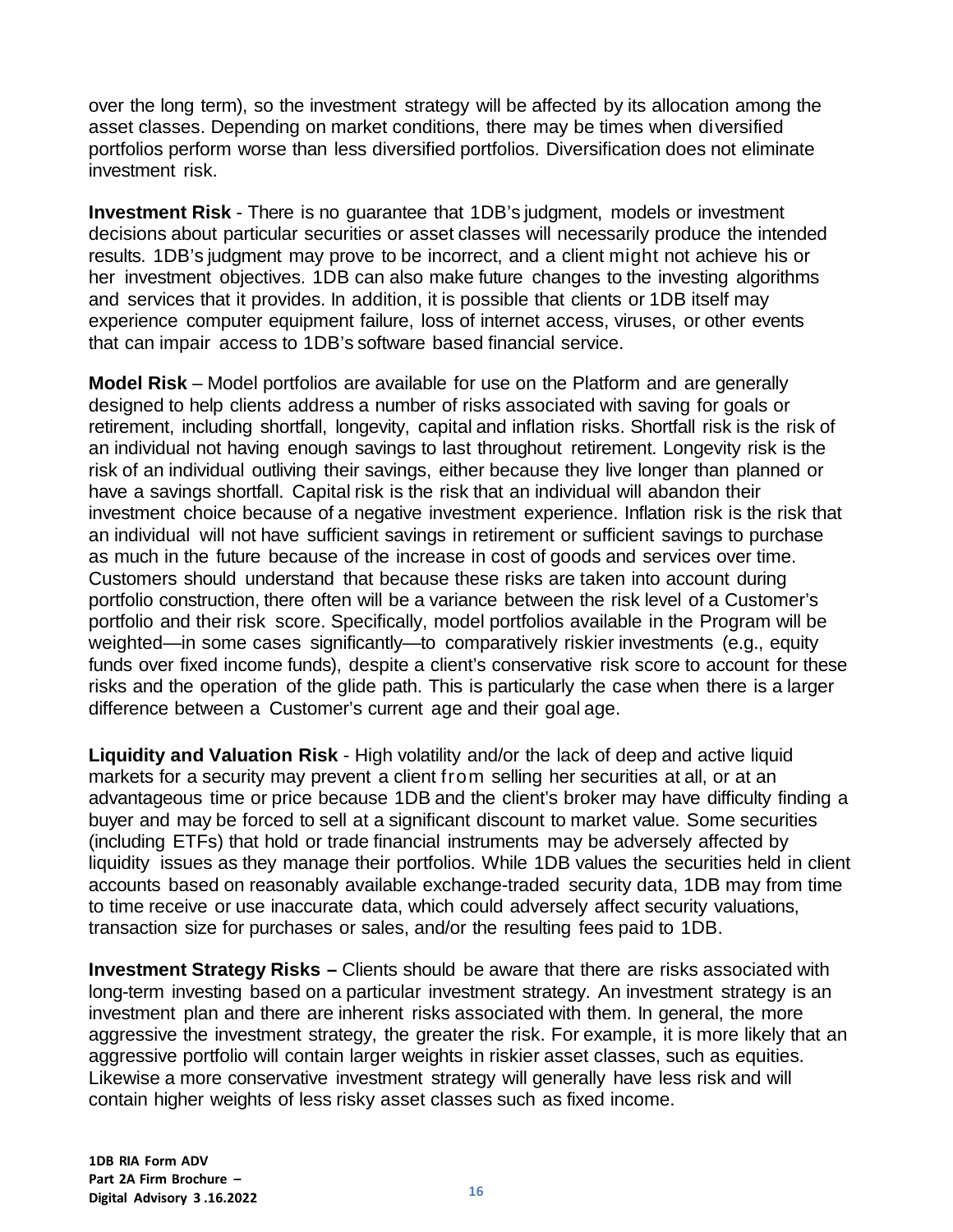**Volatility and Correlation Risk** - Clients should be aware that 1DB's asset selection process is based in part on a careful evaluation of past price performance and volatility in order to evaluate future probabilities. However, it is possible that different or unrelated asset classes may exhibit similar price changes in similar directions which may adversely affect a client, and may become more acute in times of market upheaval or high volatility. Past performance is no guarantee of future results, and any historical returns, expected returns, or probability projections may not reflect actual future performance.

**Credit Risk** - 1DB cannot control and clients are exposed to the risk that financial intermediaries or security issuers may experience adverse economic consequences that may include impaired credit ratings, default, bankruptcy or insolvency, any of which may affect portfolio values or management. This risk applies to assets on deposit with any broker utilized by a client, notwithstanding asset segregation and insurance requirements that are beneficial to clients generally. In addition, exchange trading venues or trade settlement and clearing intermediaries could experience adverse events that may temporarily or permanently limit trading or adversely affect the value of securities held by clients. Finally, any issuer of securities may experience a credit event that could impair or erase the value of the issuer's securities held by a client. 1DB seeks to limit credit risk through ETFs and mutual funds, which are subject to regulatory limits on asset segregation and leverage such that fund shareholders are given liquidation priority versus the fund issuer; however, certain funds and products may involve higher issuer credit risk because they are not structured as a registered fund.

**Legislative and Tax Risk** - Performance may directly or indirectly be affected by government legislation or regulation, which may include, but is not limited to: changes in investment adviser or securities trading regulation; change in the U.S. government's guarantee of ultimate payment of principal and interest on certain government securities and changes in the tax code that could affect interest income, income characterization, and/or tax reporting obligations (particularly for ETFs or mutual funds dealing in natural resources). In certain circumstances a client may incur taxable income on his or her investments without a cash distribution to pay the tax due. Frequent changes made to asset allocation models or frequent algorithmic trading may result in significant portfolio turnover, which could negatively impact the net after-tax gain experienced by an individual client in a taxable account.

**Foreign Investing and Emerging Markets Risk** - Foreign investing involves risks not typically associated with U.S. investments, and the risks may be exacerbated further in emerging market countries. These risks may include, among others, adverse fluctuations in foreign currency values, as well as adverse political, social and economic developments affecting one or more foreign countries. In addition, foreign investing may involve less publicly available information and more volatile or less liquid securities markets, particularly in markets that trade a small number of securities, have unstable governments, or involve limited industry. Investments in foreign countries could be affected by factors not present in the U.S., such as restrictions on receiving the investment proceeds from a foreign country, foreign tax laws or tax withholding requirements, unique trade clearance or settlement procedures, and potential difficulties in enforcing contractual obligations or other legal rules that jeopardize shareholder protection. Foreign accounting may be less transparent than U.S. accounting practices and foreign regulation may be inadequate or irregular.

**1DB RIA Form ADV Part 2A Firm Brochure – Digital Advisory <sup>3</sup> .16.2022 <sup>17</sup>**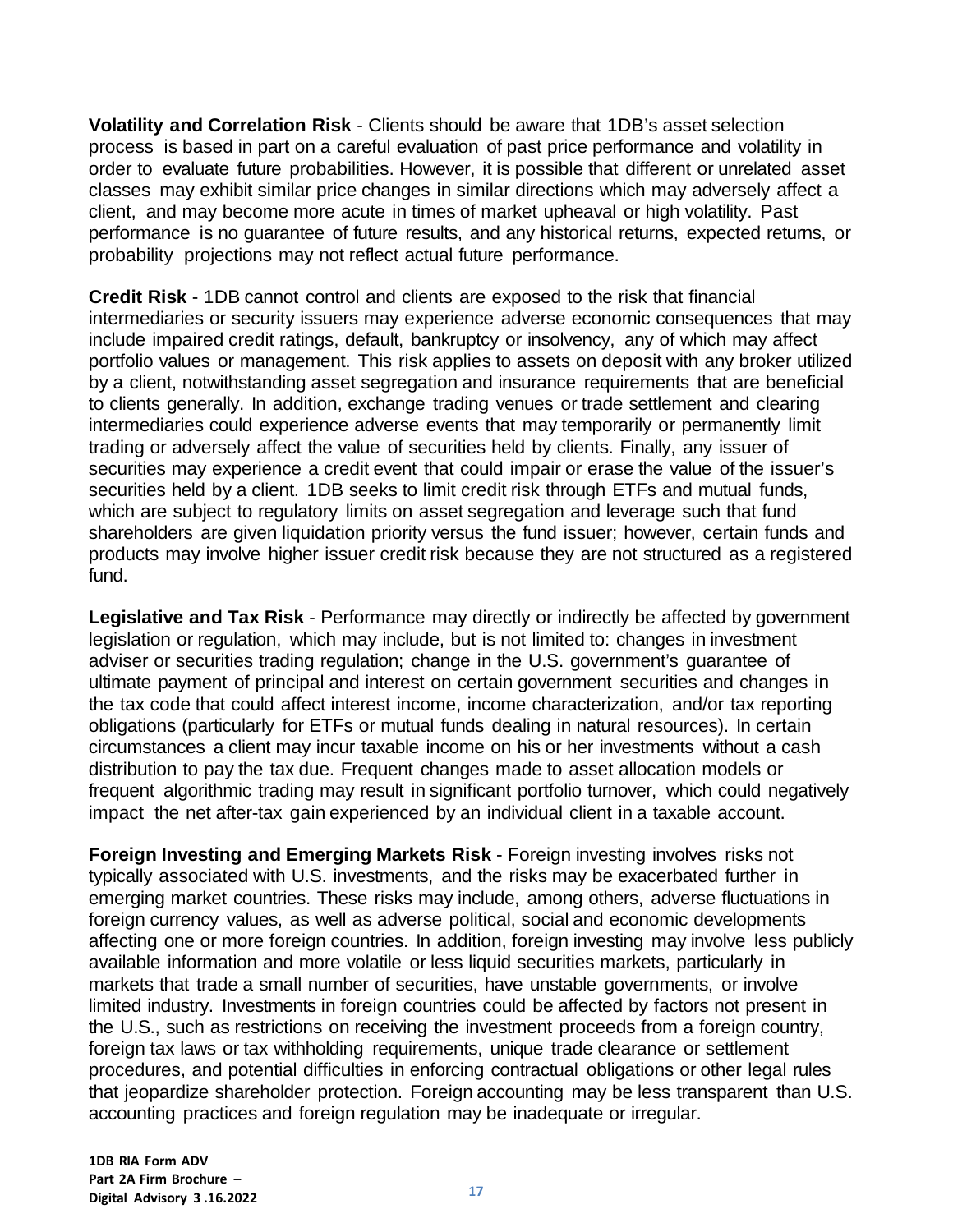**Frontier Markets Risks –** The risks associated with investing in foreign or emerging markets generally are magnified in frontier markets, also known as "next emerging" markets. Some frontier markets may operate in politically unstable regions of the world and may be subject to additional geopolitical/disruption-of-markets risks.

**ETF Risks, including Net Asset Valuations and Tracking Error** - ETF performance may not exactly match the performance of the index or market benchmark that the ETF is designed to track because 1) the ETF will incur expenses and transaction costs not incurred by any applicable index or market benchmark; 2) certain securities comprising the index or market benchmark tracked by the ETF may, from time to time, temporarily be unavailable; and 3) supply and demand in the market for either the ETF and/or for the securities held by the ETF may cause the ETF shares to trade at a premium or discount to the actual net asset value of the securities owned by the ETF. Certain ETF strategies may from time to time include the purchase of fixed income, commodities, foreign securities, American Depositary Receipts, or other securities for which expenses and commission rates could be higher than normally charged for exchange-traded equity securities, and for which market quotations or valuation may be limited or inaccurate.

Clients should be aware that to the extent they invest in ETF securities they will pay multiple levels of compensation - fees charged by 1DB plus any management fees charged by the issuer of the ETF. This scenario can cause a higher cost (and potentially lower investment returns) than if a client purchased the ETF directly.

An ETF typically includes embedded expenses and related fee that reduce the fund's net asset value, and therefore directly affect the fund's performance and indirectly affect a client's portfolio performance or an index benchmark comparison. Expenses of the fund generally include investment adviser management fees, custodian fees, brokerage commissions, and legal and accounting fees. ETF expenses can change from time to time at the sole discretion of the ETF issuer. ETF tracking error and expenses can vary.

#### What Are Exchange-Traded Funds?

ETFs are typically registered investment companies whose shares represent an interest in a portfolio of securities that track an underlying benchmark or index. (Some ETFs that invest in commodities, currencies, or commodity- or currency-based instruments are not registered as investment companies.) Unlike traditional mutual funds, shares of ETFs typically trade throughout the day on a securities exchange at prices established by the market.

#### Things to Consider before Investing in ETFs

ETFs are not mutual funds. Generally, ETFs combine features of a mutual fund, which can be purchased or redeemed at the end of each trading day at its NAV per share, with the intraday trading feature of a closed-end fund, whose shares trade throughout the trading day at market prices. Intraday trading is described in greater detail below in the section on NAV and Intraday Value

Unlike with mutual fund shares, retail investors can only purchase and sell ETF shares in market transactions. That is, unlike mutual funds, ETFs do not sell individual shares directly to, or redeem their individual shares directly from, retail investors. Instead, ETF sponsors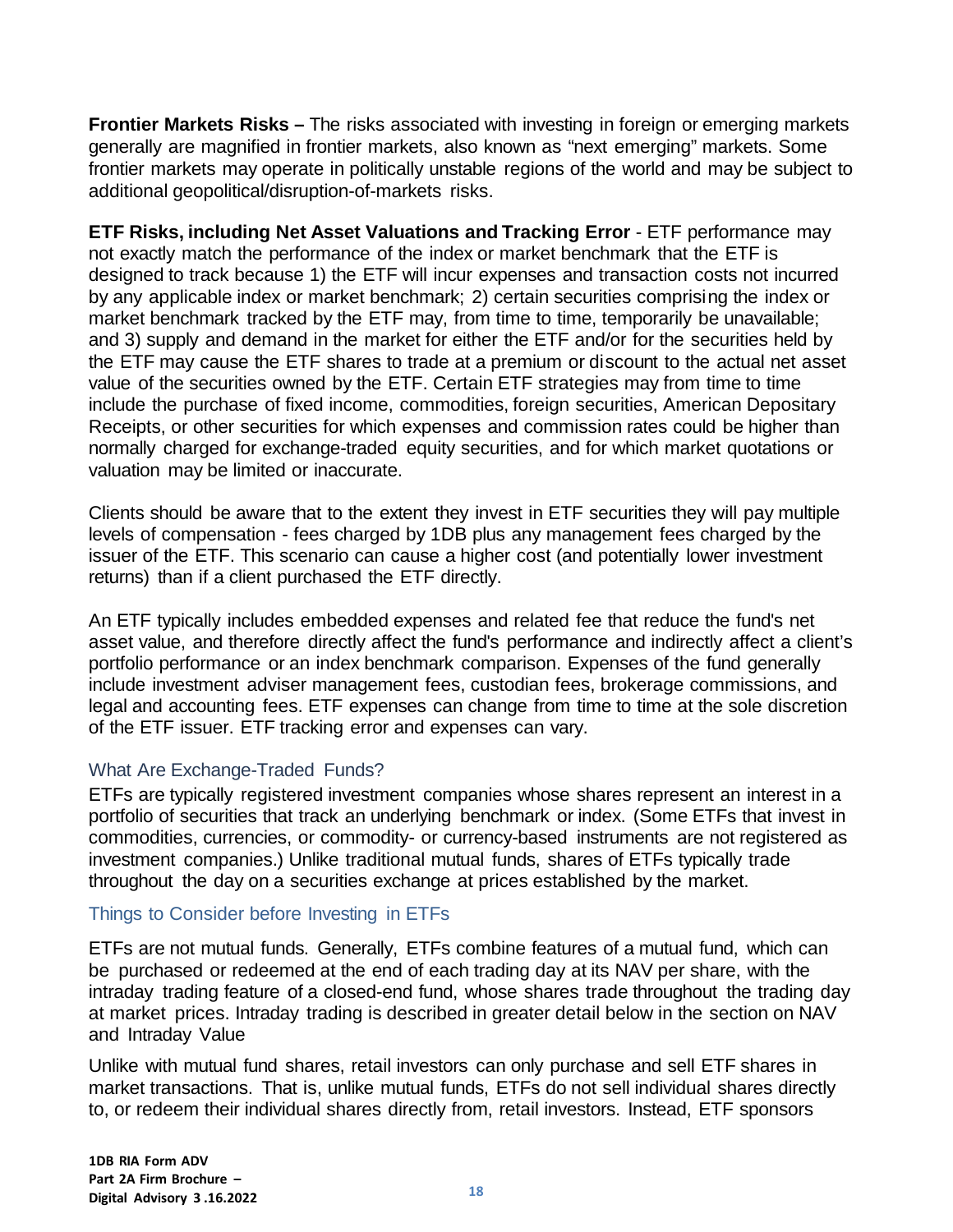enter into contractual relationships with one or more financial institutions known as "Authorized Participants." Authorized Participants typically are large broker-dealers. Only Authorized Participants are permitted to purchase and redeem shares directly from the ETF, and they can do so only in large aggregations or blocks (e.g., 50,000 ETF shares) commonly called "Creation Units."

To purchase shares from an ETF, an Authorized Participant assembles and deposits a designated basket of securities and cash with the fund in exchange for which it receives ETF shares. Once the Authorized Participant receives the ETF shares, the Authorized Participant is free to sell the ETF shares in the secondary market to individual investors, institutions, or market makers in the ETF.

The redemption process is the reverse of the creation process. An Authorized Participant buys a large block of ETF shares on the open market and delivers those shares to the fund. In return, the Authorized Participant receives a pre-defined basket of individual securities, or the cash equivalent.

Other investors purchase and sell ETF shares in market transactions at market prices. An ETF's market price typically will be more or less than the fund's NAV per share. This is because the ETF's market price fluctuates during the trading day as a result of a variety of factors, including the underlying prices of the ETF's assets and the demand for the ETF, while the ETF's NAV is the value of the ETF's assets minus its liabilities, as calculated by the ETF at the end of each business day. An ETF's market price is generally kept close to the ETF's end-of-day NAV because of the arbitrage function inherent to the structure of the ETF. This is described in greater detail below in the section on Arbitrage.

#### NAV and Intraday Value

An ETF (like a mutual fund) must calculate its NAV (the value of all its assets minus all its liabilities) every business day, which is done typically at the close of the New York Stock Exchange. Approximately every 15 seconds throughout the business day, an ETF's estimated NAV is calculated and distributed through quote services. This estimated NAV (called the IIV

– for intraday indicative value – or IOPV – for intraday operative value – depending on the exchange on which the ETF lists) is unique to ETFs and is based on the estimated value of the ETF's holdings (minus its liabilities) throughout the trading day. You can find an ETF's intraday value on various financial services websites, many of which are familiar to the general public. Often an ETF's intraday value

#### **ETF Risks**

• *Authorized Participants, Market Makers, and Liquidity Providers Limitation Risk. ETF* has a limited number of financial institutions that may act as Authorized Participants ("APs"). In addition, there may be a limited number of market makers and/or liquidity providers in the marketplace. To the extent either of the following events occur, Shares may trade at a material discount to NAV and possibly face delisting: (i) APs exit the business or otherwise become unable to process creation and/or redemption orders and no other APs step forward to perform these services, or (ii) market makers and/or liquidity providers exit the business or significantly reduce their business activities and no other entities step forward to perform their functions.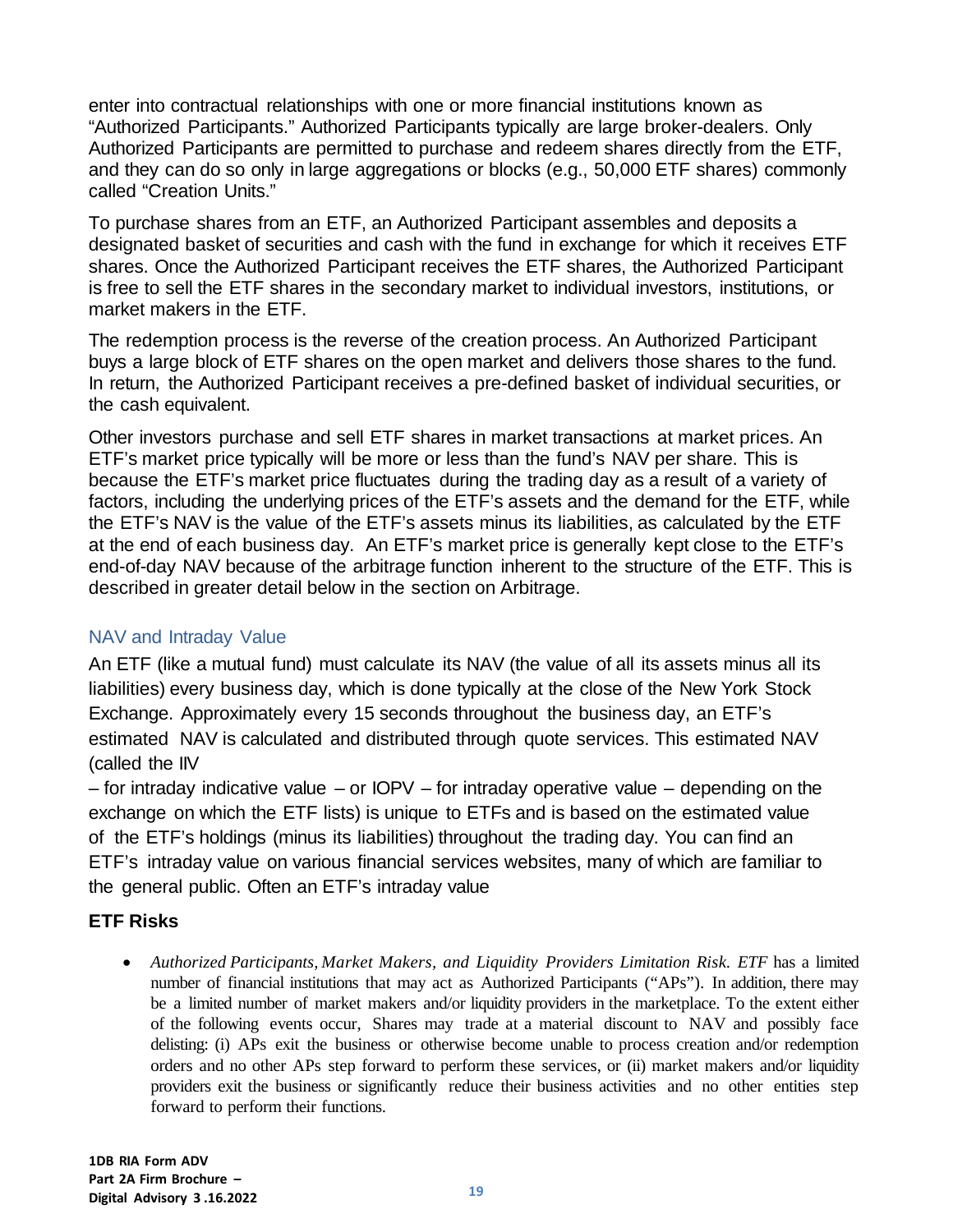- *Cash Redemption Risk.* ETF's investment strategy may require it to effect redemptions, in whole or in part, for cash. As a result, the Fund may be required to sell portfolio securities to obtain the cash needed to distribute redemption proceeds. This may cause the Fund to recognize investment income and/or capital gains or losses that it might not have recognized if it had completely satisfied the redemption inkind. As a result, the Fund may be less tax efficient if it includes such a cash payment than if the inkind redemption process was used exclusively. In addition, cash redemptions may incur higher brokerage costs than in-kind redemptions and these added costs may be borne by the Fund and negatively impact Fund performance.
- *Costs of Buying or Selling Shares.* Due to the costs of buying or selling Shares, including brokerage commissions imposed by brokers and bid/ask spreads, frequent trading of Shares may significantly reduce investment results and an investment in Shares may not be advisable for investors who anticipate regularly making small investments
- *Shares May Trade at Prices Other Than NAV.* As with all ETFs, Shares may be bought and sold in the secondary market at market prices. Although it is expected that the market price of Shares will approximate the Fund's NAV, there may be times when the market price of Shares is more than the NAV intra-day (premium) or less than the NAV intra-day (discount) due to supply and demand of Shares or during periods of market volatility. This risk is heightened in times of market volatility, periods of steep market declines, and periods when there is limited trading activity for Shares in the secondary market, in which case such premiums or discounts may be significant.
- *Trading.* Although Shares are listed for trading on a national securities exchange, such as the NYSE Arca, Inc. (the "Exchange"), and may be traded on U.S. exchanges other than the Exchange, there can be no assurance that Shares will trade with any volume, or at all, on any stock exchange. In stressed market conditions, the liquidity of Shares may begin to mirror the liquidity of the Fund's underlying portfolio holdings, which can be significantly less liquid than Shares

**Mutual Fund Risks** – A risk exists that the investment strategies employed by the mutual funds will not meet the stated investment objectives the fund is seeking to obtain. Mutual funds may invest in equities, fixed income, derivatives, and other asset classes; the risks associated with such investments are described in the fund's prospectus. The performance of a mutual fund may not exactly match the performance of the index or market benchmark that the fund is designed to track due to the mutual fund incurring expenses and transaction costs not incurred by any applicable index or market benchmark.

Clients should be aware that to the extent they invest in mutual funds they will pay multiple levels of compensation - fees charged by 1DB plus any management fees charged by the issuer of the mutual fund.

Mutual funds embedded expenses and related fees that reduce the fund's net asset value, and therefore directly affect the fund's performance and indirectly affect a client's portfolio performance. Expenses of the mutual fund generally include investment adviser management fees, custodian fees, brokerage commissions, and legal and accounting fees. Expenses can change from time to time at the sole discretion of the issuer and expenses can vary.

**Use of Mutual Funds** - While 1DB can recommend allocating investment assets to mutual funds that are not available directly to the public, 1DB can also recommend that clients allocate investment assets to publicly-available mutual funds that he/she/it could obtain without engaging 1DB as an investment adviser. However, if a client or prospective client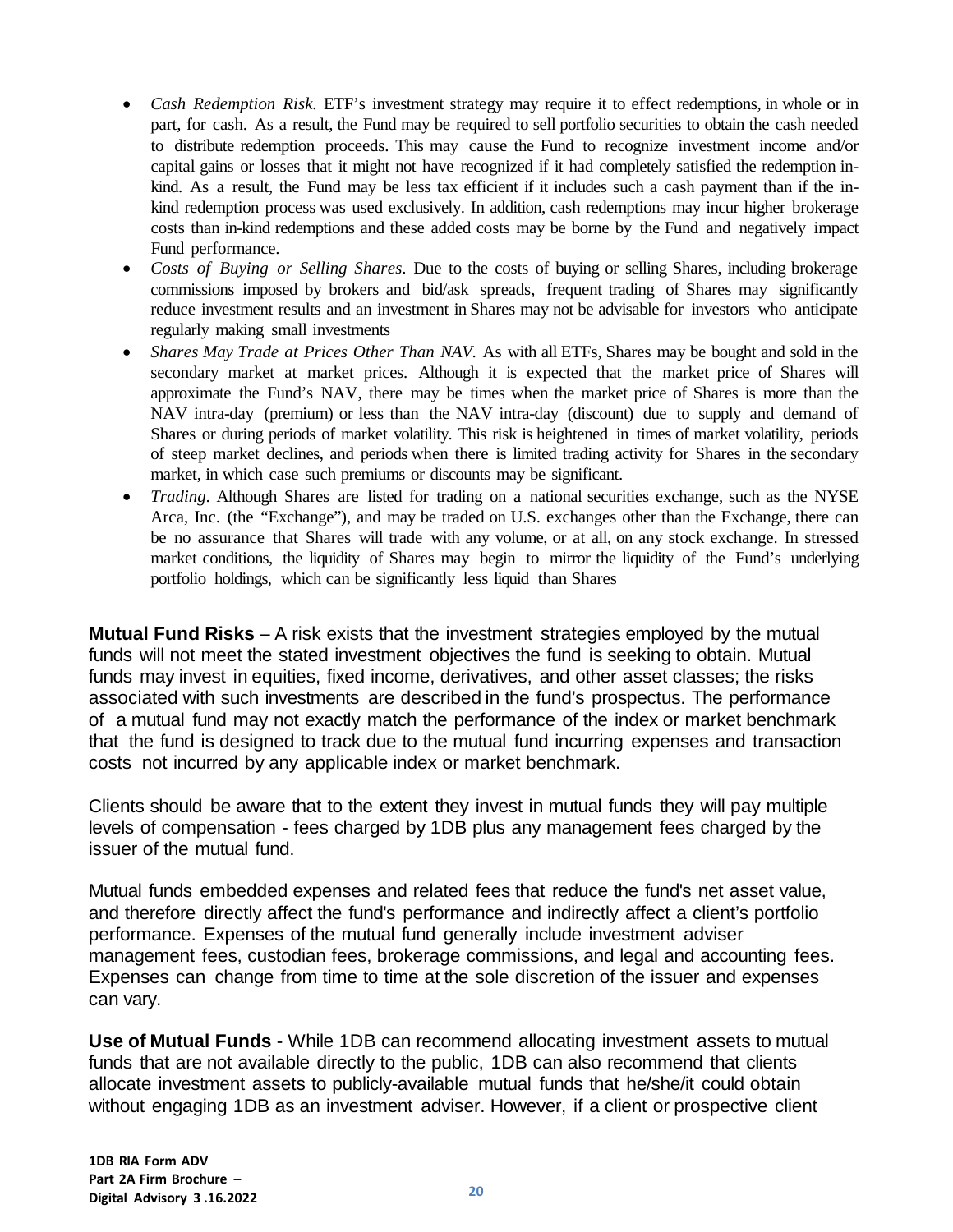determines to allocate investment assets to publicly-available mutual funds without engaging 1DB as an investment adviser, he/she/it would not receive the benefit of 1DB's initial and ongoing investment advisory services.

**Inflation, Currency, and Interest Rate Risks** - Security prices and portfolio returns will likely vary in response to changes in inflation and interest rates. Inflation causes the value of future dollars to be worth less and may reduce the purchasing power of an investor's future interest payments and principal. Inflation also generally leads to higher interest rates, which in turn may cause the value of many types of fixed income investments to decline. The liquidity and trading value of foreign currencies could be affected by global economic factors, such as inflation, interest rate levels, and trade balances among countries, as well as the actions of sovereign governments and central banks. In addition, the relative value of the U.S. dollar- denominated assets primarily managed by 1DB may be affected by the risk that currency devaluations affect client purchasing power.

**Derivatives -** 1DB does not presently but may in the future recommend the use of options within client portfolios. Options can serve to mitigate risk, but they can also enhance risk by amplifying losses.

**Equity-Related Risks –** The prices of equity securities will rise and fall. These price movements may result from factors affecting individual companies, industries, or the securities market as a whole. Individual companies may report poor results or be negatively affected by industry and/or economic trends and developments. The prices of securities issued by such companies may suffer a decline in response. In addition, the equity market tends to move in cycles, which may cause stock prices to fall over short or extended periods of time.

**Large-Cap and Mid-Cap Risks –** Large-cap and/or mid-cap segments of the stock market bear the risk that these types of stocks tend to go in and out of favor based on market and economic conditions. However, stocks of mid-cap companies tend to be more volatile than those of large-cap companies because mid-cap companies tend to be more susceptible to adverse business or economic events than larger, more established companies. During a period when large- and mid-cap U.S. stocks fall behind other types of investments— bonds or small-cap stocks, for instance—the performance of investment strategies focused on large- and/or mid-cap stocks will lag the performance of these other investments.

**Small-Cap and International Risks –** Historically, small-cap and international stocks have been riskier than large- and mid-cap U.S. stocks. During a period when small-cap and/or international stocks fall behind other types of investments—U.S. large- and mid-cap stocks, for instance—the performance of investment strategies focused on small-cap or international stocks may lag the performance of these other investments.

**Fixed Income –** Bond markets rise and fall daily, and fixed income investments, which generally also include instruments with variable or floating rates, are subject to various risks. When interest rates rise, bond prices usually fall. The longer the duration of a bond, the more sensitive to interest rate movements its value is likely to be. A decline in the credit quality of a fixed income investment could cause the value of a fixed income product to fall. High-yield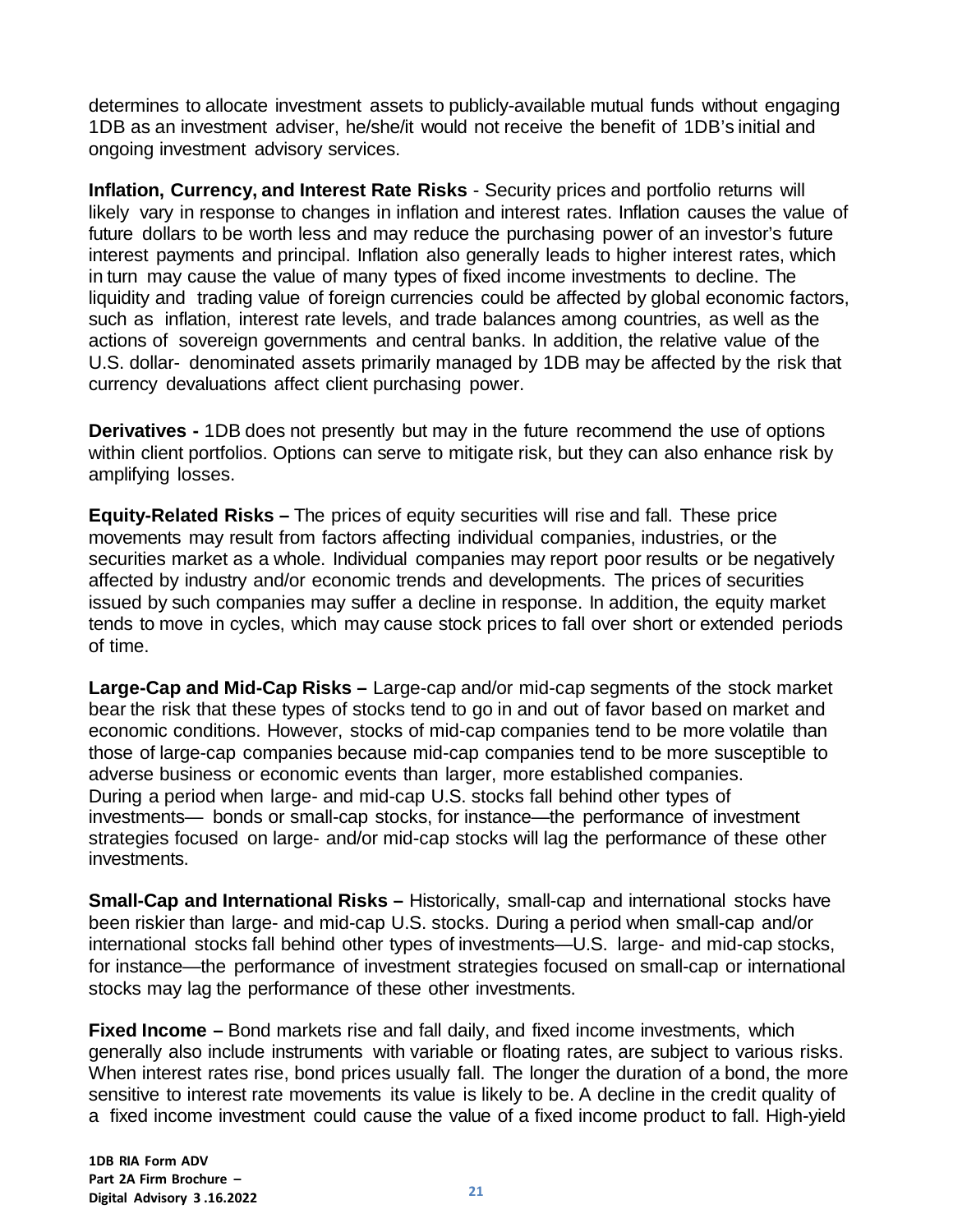securities and unrated securities of similar credit quality (sometimes called junk bonds) are subject to greater levels of credit and liquidity risks. High-yield securities may be considered speculative.

**Government Securities Risks –** Many U.S. government securities are not backed by the full faith and credit of the United States government, which means they are neither issued nor guaranteed by the U.S. Treasury. Certain issuers of securities, such as the Federal Home Loan Banks, maintain limited lines of credit with the U.S. Treasury. Securities issued by other issuers, such as the Federal Farm Credit Banks Funding Corporation, are supported solely by the credit of the issuer. There can be no assurance that the U.S. government will provide financial support to securities of its agencies and instrumentalities if it is not obligated to do so under law.

**Commodities Risks –** Commodities involve unique risks that can be distinct from those that affect stocks and bonds, including worldwide supply and demand factors, weather conditions, currency movements, and international government policies regarding commodity reserves and choice of currency for commodity pricing. Unlike mutual funds that usually invest in bonds and/ or listed shares, commodities funds usually invest in futures contracts that are derivative securities. There may be additional trading risks associated with commodities funds during periods of market stress.

**Real Estate Risks –** Real estate–related investments may be adversely affected by factors affecting the real estate industry, which may include changes in interest rates and social and economic trends. Real estate investment trusts (REITs) may also be subject to the risk of fluctuations in income from underlying real estate assets, poor performance by the REITs' managers, prepayments and defaults by borrowers, adverse changes in tax laws, and, for U.S. REITs, their failure to qualify for the special tax treatment granted to REITs.

**Reliance on Management and Other Third Parties –** ETF and mutual fund investments will rely on third party management and advisers. 1DB does not have an active role in the dayto- day management of fund investments. Carried interest and other incentive distributions to fund management may create an incentive towards more speculative investments than would othewise have been made.

**Infrastructure Risks –** Infrastructure-related investments are subject to a number of unique risks. These investments may be concentrated into a small number of projects, resulting in a high degree of risk with respect to each project. Further, these investments are often subject to foreign and emerging market risks.

**Market Volatility –** General fluctuations in the economy may affect the value of one or more investments. In the event of economic volatility, the ability to achieve a favorable return on investments may be severely impeded.

**ESG Investing –** ESG investments generally focus on those investments seek to change, support or sustain environmental, social and governance issues. Investments that seek to change, support or improve the environment may include investments in securities that favor low carbon emissions in an effort to impact climate change. Other investments may focus on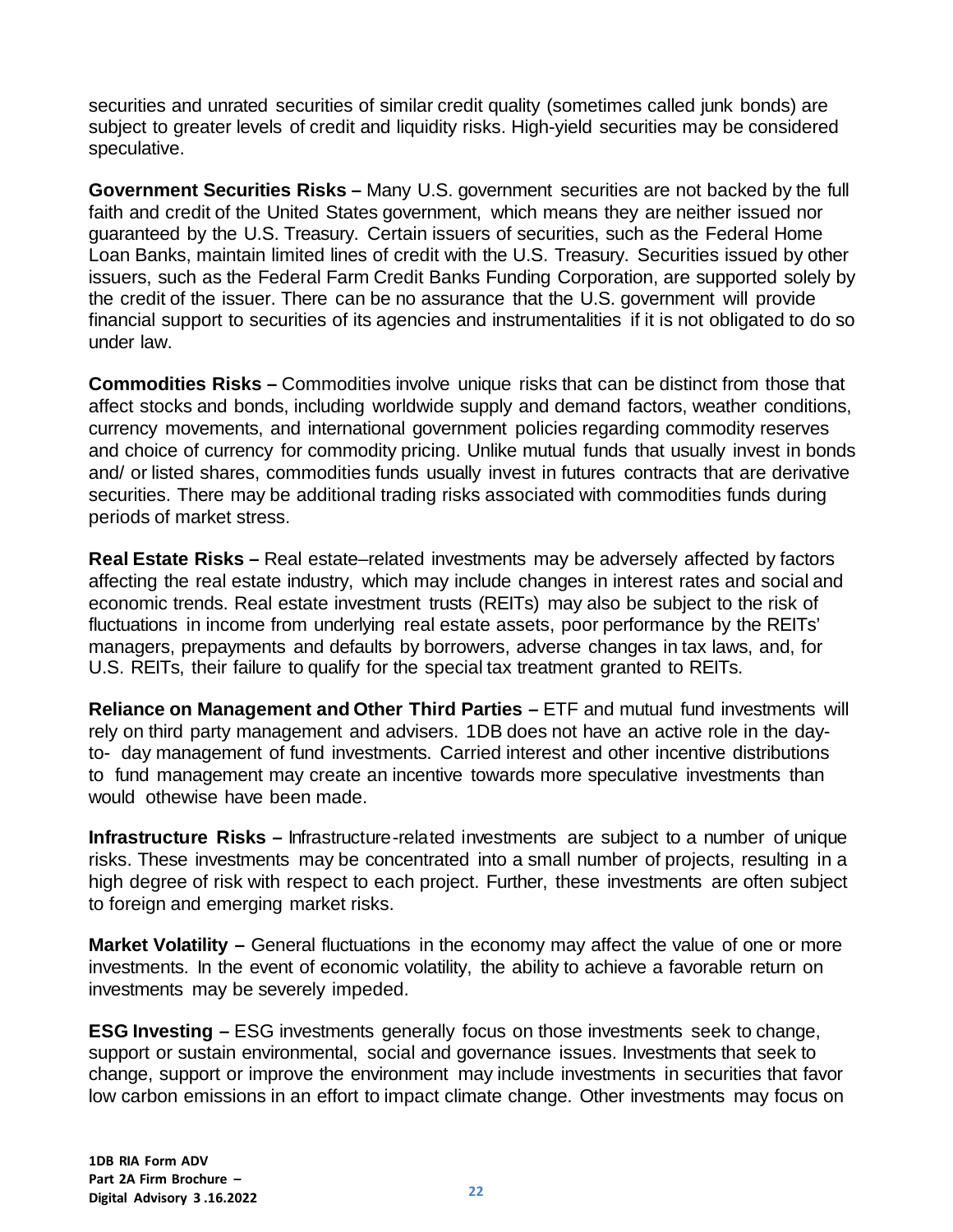changing, supporting or improving social issues such as fair labor standards, public health and safety or gender diversity. ESG investing may also focus on corporate governance issues such as board and executive compensation, lobbying and business ethics. This investment category represents a relatively new area of investment with a relatively limited performance track record. Due to the consideration of non-monetary factors in investment decisions, these investments may experience a lower rate of return. There may be a relatively limited number of investments to consider in this investment category, and available investments may be subject to increased competition.

**Large Investment Risks –** Clients may collectively account for a large portion of the assets in certain investments. A decision by many investors to buy or sell some or all of a particular investment where clients hold a significant portion of that investment may negatively impact the value of that the investment.

**Limitations of Disclosure –** The foregoing list of risks does not purport to be a complete enumeration or explanation of the risks involved in investing in investments. As investment strategies develop and change over time, clients may be subject to additional and different risk factors. No assurance can be made that profits will be achieved or that substantial losses will not be incurred.

#### <span id="page-22-0"></span>**Item 9 Disciplinary Information**

We are required to disclose any legal or disciplinary events that are material to a client's or prospective client's evaluation of our advisory business or the integrity of our management.

At this time, our management does not have disciplinary events that are material to a client's or prospective client's evaluation of our advisory business or the integrity of our management.

For the purposes of full disclosure to our customers, the following information is found on the Broker-Dealer disclosure record for 1<sup>st</sup> Discount Brokerage, Inc., SEC and FINRA registered broker-dealer:

On January 23, 2012, 1<sup>st</sup> Discount Brokerage, Inc. entered into a settlement agreement with the SEC as a result of SEC-initiated proceedings as follows:

IN ANTICIPATION OF THE INSTITUTION OF THE PROCEEDINGS, RESPONDENT SUBMITTED AN OFFER OF SETTLEMENT (THE "OFFER") WHICH THE COMMISSION DETERMINED TO ACCEPT. SOLELY FOR THE PURPOSE OF THE PROCEEDINGS AND ANY OTHER PROCEEDINGS BROUGHT BY OR ON BEHALF OF THE COMMISSION, OR TO WHICH THE COMMISSION IS A PARTY, AND WITHOUT ADMITTING OR DENYING THE FINDINGS, EXCEPT AS TO THE COMMISSION'S JURISDICTION OVER RESPONDENT AND THE SUBJECT MATTER OF THE PROCEEDINGS, WHICH ARE ADMITTED, RESPONDENT CONSENTED TO THE ENTRY OF THE ORDER INSTITUTING ADMINISTRATIVE PROCEEDINGS PURSUANT TO SECTION 15(B) OF THE SECURITIES EXCHANGE ACT OF 1934 AND SECTIONS 203(E) AND 203(F) OF THE INVESTMENT ADVISERS ACT OF 1940, MAKING FINDINGS, IMPOSING REMEDIAL SANCTIONS AND A CENSURE ORDER AS TO 1ST DISCOUNT BROKERAGE, INC. THE COMMISSION DEEMED IT APPROPRIATE AND IN THE PUBLIC INTEREST TO IMPOSE THE SANCTIONS AGREED TO IN THE RESPONDENT'S OFFER. ACCORDINGLY, PURSUANT TO SECTION 15(B) OF THE EXCHANGE ACT AND SECTIONS 203(E) AND 203(F) OF THE ADVISERS ACT, IT IS HEREBY ORDERED THAT RESPONDENT 1DB SHALL PAY CIVIL PENALTIES OF \$40,000 TO THE UNITED STATES TREASURY. RESPONDENT 1DB IS CENSURED.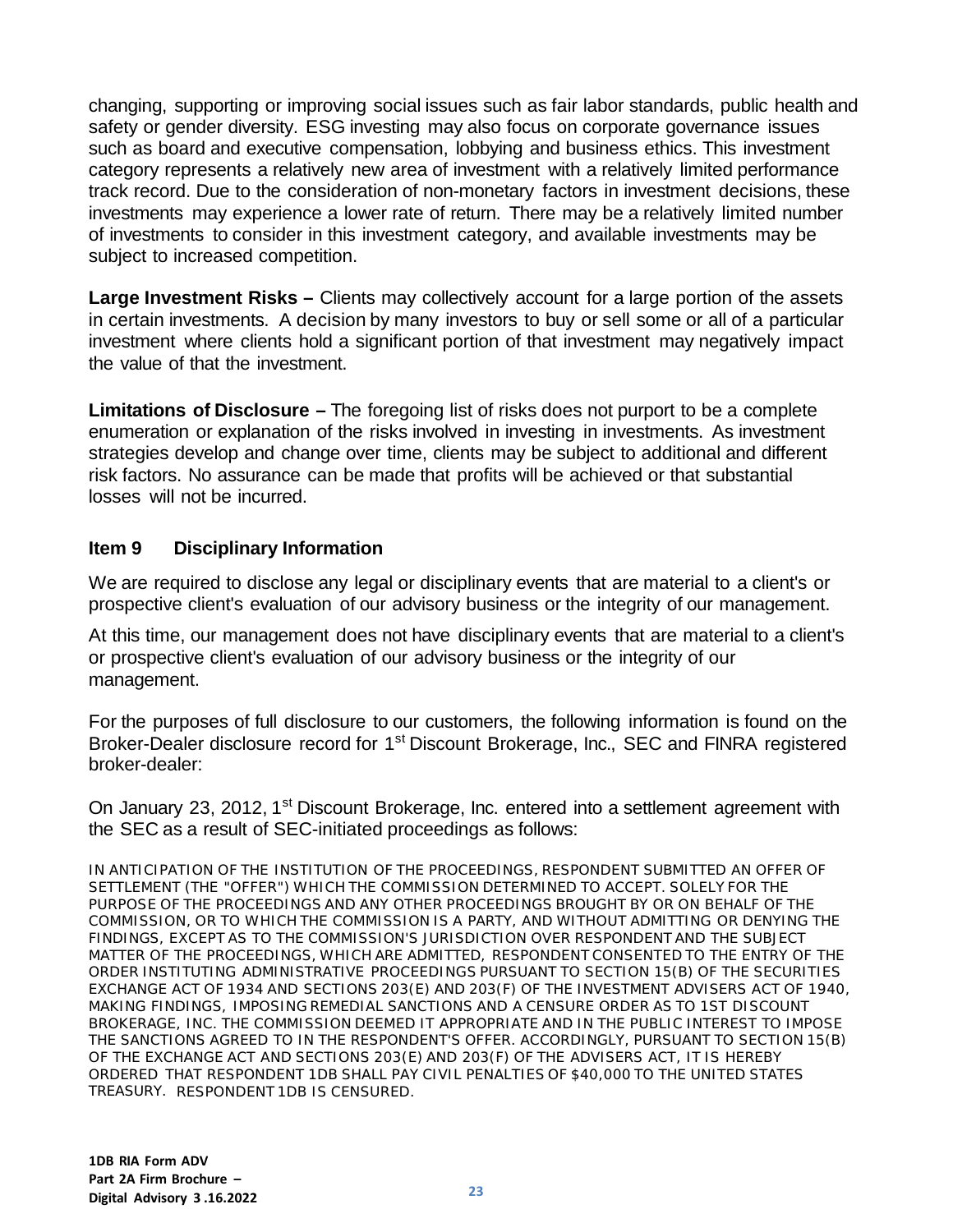On April 23, 2015, 1<sup>st</sup> Discount Brokerage, Inc. entered into a settlement agreement with FINRA as a result of the regulatory action as follows:

WITHOUT ADMITTING OR DENYING THE FINDINGS, THE FIRM CONSENTED TO THE SANCTIONS AND TO THE ENTRY OF FINDINGS THAT IT EXECUTED SALES WITHOUT CONDUCTING A REASONABLE SEARCHING INQUIRY TO DETERMINE WHETHER THE SECURITIES WERE REGISTERED OR THE TRANSACTIONS WERE SUBJECT TO AN EXEMPTION FROM REGISTRATION UNDER SECTION OF THE SECURITIES ACT OF 1933 (SECURITIES ACT). THE FINDINGS STATED THAT THE FIRM'S CUSTOMERS ENGAGED IN A PATTERN OF DEPOSITING LARGE BLOCKS OF LOWPRICED SECURITIES IN THEIR ACCOUNTS, OF LIQUIDATING THE LOWPRICED SECURITIES AND WIRING THE SALES PROCEEDS TO AN ACCOUNT OUTSIDE THE FIRM

WITHOUT REINVESTMENT. THEI FIRM FACILITATED CUSTOMER LIQUIDATIONS OF APPROXIMATELY 7,764,600 SHARES OF NINE DIFFERENT ISSUERS TRADED ON EITHER THE OTC PINK SHEETS OR THE OTC BULLETIN BOARD, OF WHICH EIGHT WERE SHARES OF LOWPRICED SECURITIES. THE FINDINGS ALSO INCLUDED THAT THE FIRM HAD INADEQUATE WRITTEN SUPERVISORY PROCEDURES (WSPS) TO ENSURE COMPLIANCE WITH SECTION 5 OF THE SECURITIES ACT. THE FIRM'S WSPS DID NOT REQUIRE A REASONABLE SEARCHIGN INQUIRY TO CONFIRM WHETHER A LOWPRICED SECURITY WAS REGISTERED OR THE PROPOSED TRANSACTION WAS SUBJECT TO AN EXEMPTION FROM REGISTRATION. THE FIRM ESSENTIALLY RELIED UPON ITS CLEARING FIRM, AND VARIOUS STOCK TRANSFER AGENTS, TO DETERMINE WHETHER SHARES OF STOCK WERE FREELY TRADABLE. THE FIRM FAILED TO ADEQUATELY UPDATE ITS

WSPS TO INCLUDE SPECIFIC PROCEDURES RELATING TO THE DEPOSIT AND LIQUIDATION OF LOWPRICED SECURITIES. FINRA FOUND THAT THE FIRM'S ANTIMONEY LAUNDERING COMPLIANCE PROGRAM WAS ALSO DEFICIENT IN MONITORING FOR POTENTIALLY SUSPICIOUS ACTIVITY RELATED TO THE DEPOSIT AND LIQUIDATION OF LOWPRICED SECURITIES. THE FIRM FAILED TO ESTABLISH AND IMPLEMENT ANTI MONEY LAUNDERING POLICIES AND PROCEDURES THAT COULD REASONABLY BE EXPECTED TO DETECT AND CAUSE THE REPORTING OF POTENTIALLY SUSPICIOUS TRANSACTIONS RELATED TO THE RISKS POSED BY THE DEPOSIT AND LIQUIDATION OF LOWPRICED SECURITIES. THE FIRM FAILED TO PROVIDE ADEQUATE TRAINING RELATED TO THE RISKS POSED BY THE DEPOSIT AND LIQUIDATION OF LOWPRICED ECURITIES, TO RELEVANT PERSONNEL IN OPERATIONS, SALES AND COMPLIANCE TO ALLOW FOR THE DETECTION, NVESTIGATION AND REPORTING, WHERE APPROPRIATE, OF SUSPICIOUS ACTIVITY. 1ST DISCOUNT CONSENTS TO THE IMPOSITION OF THE FOLLOWING SANCTIONS: A CENSURE; AND A FINE IN THE AMOUNT OF \$60,000.00

# <span id="page-23-0"></span>**Item 10 Other Financial Industry Activities and Affiliations**

# *FIRM Registrations:*

In addition to 1st Discount Brokerage, Inc. being a registered investment adviser, our firm is also registered as a FINRA member broker-dealer and is affiliated with an insurance company. 1<sup>st</sup> Discount Brokerage, Inc. management personnel spends approximately 50% of their time on investment advisory business, 45% of their time on broker-dealer business and 5% of time on insurance business.

# *MANAGEMENT PERSONNEL Registrations:*

Management personnel of our firm are separately licensed as registered representatives of 1st Discount Brokerage, Inc., an affiliated FINRA member broker-dealer. These individuals, in their separate capacity, can effect securities transactions for which they will receive separate, yet customary compensation.

While 1st Discount Brokerage, Inc. and these individuals endeavor at all times to put the interest of the clients first as part of our fiduciary duty, clients should be aware that the receipt of additional compensation itself creates a conflict of interest, and may affect the judgment of these individuals when making recommendations.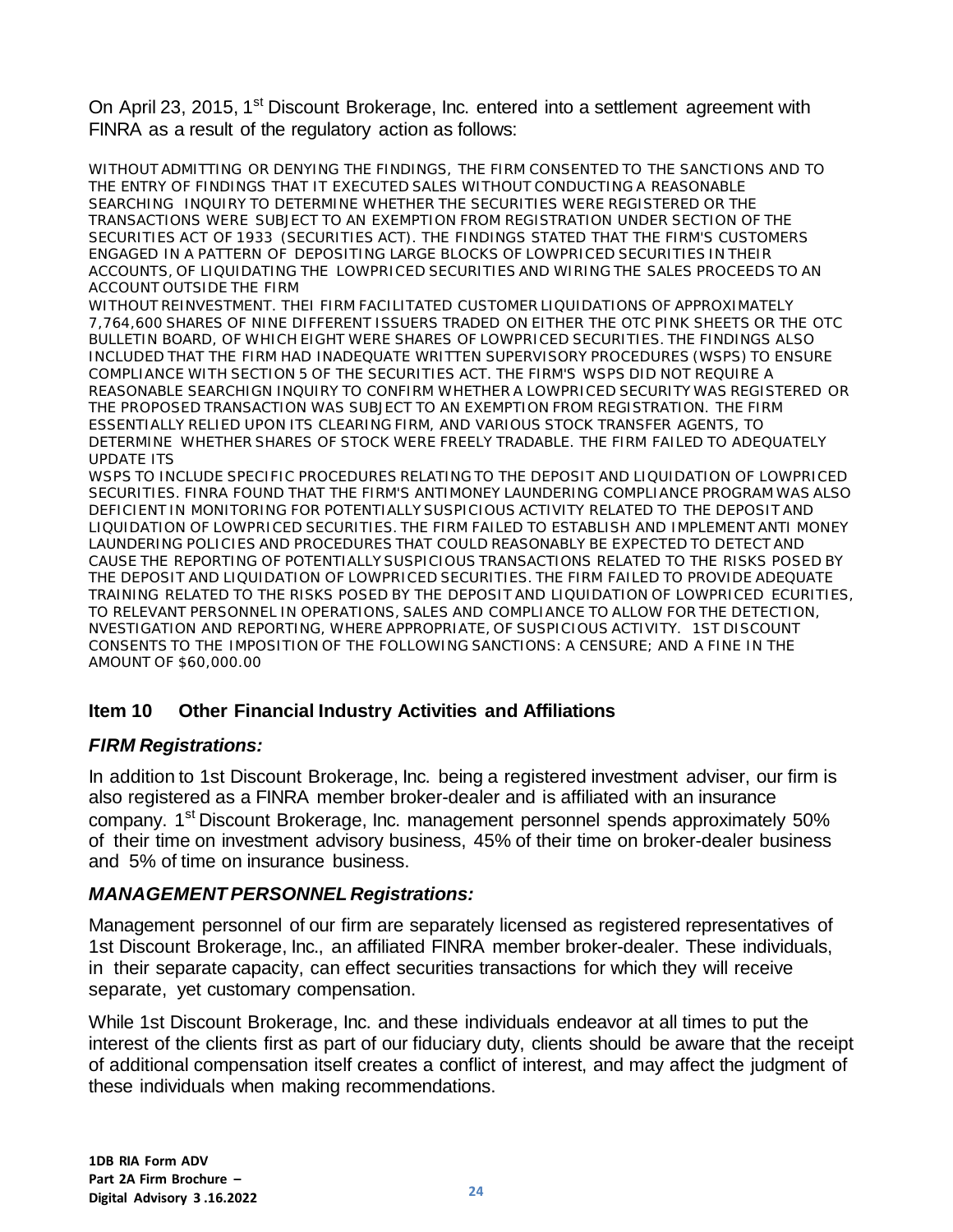Management personnel of our firm, in their individual capacities, are agents for various insurance companies. As such, these individuals are able to receive separate, yet customary commission compensation resulting from implementing product transactions on behalf of advisory clients. Clients, however, are not under any obligation to engage these individuals when considering implementation of advisory recommendations. The implementation of any or all recommendations is solely at the discretion of the client.

Member(s) of management personnel of our firm, in their individual capacity as CPA(s), provide tax preparation services for 1<sup>st</sup> Discount Brokerage, Inc. clients. These services do not constitute investment advice and do not create a material relationship between advisory clients and 1<sup>st</sup> Discount Brokerage, Inc. Customers are not obligated to use this tax preparation service; this service does not present a conflict of interest of any kind.

Clients should be aware that the receipt of additional compensation by 1st Discount Brokerage, Inc. and its management persons or employees creates a conflict of interest that may impair the objectivity of our firm and these individuals when making advisory recommendations. 1st Discount Brokerage, Inc. endeavors at all times to put the interest of its clients first as part of our fiduciary duty as a registered investment adviser; we take the following steps to address this conflict:

- we disclose to clients the existence of all material conflicts of interest, including the potential for our firm and our employees to earn compensation from advisory clients in addition to our firm's advisory fees;
- we disclose to clients that they are not obligated to purchase recommended investment products from our employees or affiliated companies;
- we collect, maintain and document accurate, complete and relevant client background information, including the client's financial goals, objectives and risk tolerance;
- our firm's management conducts regular reviews of each client account to verify that all recommendations made to a client are suitable to the client's needs and circumstances;
- we require that our employees seek prior approval of any outside employment activity so that we may ensure that any conflicts of interests in such activities are properly addressed;
- we periodically monitor these outside employment activities to verify that any conflicts of interest continue to be properly addressed by our firm; and
- we educate our employees regarding the responsibilities of a fiduciary, including the need for having a reasonable and independent basis for the investment advice provided to clients.

As previously disclosed, we recommend the services of various registered investment advisers to its clients. In exchange for this recommendation, we receive a referral fee from the selected investment adviser. The fee received by us is typically a percentage of the fee charged by that investment adviser to the referred client. The portion of the advisory fee paid to us does not increase the total advisory fee paid to the selected investment adviser by the client. We do not charge the client any fees for these referrals. We will only recommend advisers that pay us a referral fee.

We are aware of the special considerations required under Rule 206(4)-3 of the Investment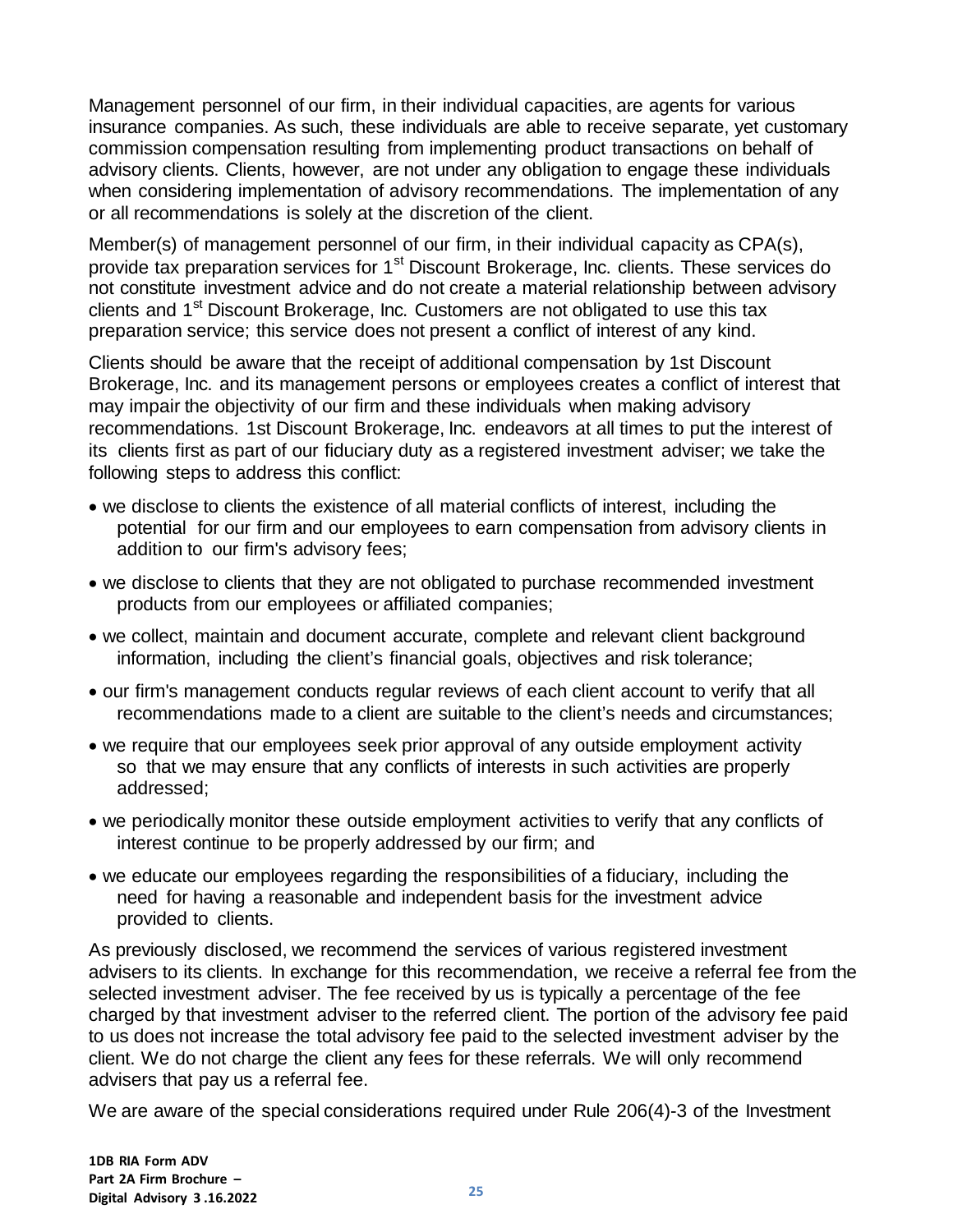Advisers Act of 1940. As such, all appropriate disclosure shall be made and all applicable Federal and State laws will be observed.

Clients should be aware that the receipt of additional compensation by 1st Discount Brokerage, Inc. and its management persons or employees creates a conflict of interest that may impair the objectivity of our firm and these individuals when making advisory recommendations. 1st Discount Brokerage, Inc. endeavors at all times to put the interest of its clients first as part of our fiduciary duty as a registered investment adviser; we take the following steps to address this conflict:

- we disclose to clients the existence of all material conflicts of interest, including the potential for us or our employees to earn compensation from the referral of clients to other registered investment advisers;
- we disclose to the client in a separate disclosure document the compensation we receive in exchange for the client's referral to the selected investment adviser;
- we collect, maintain and document accurate, complete and relevant client background information, including the client's financial goals, objectives and risk tolerance;
- our firm's management conducts regular reviews of each client account to verify that all recommendations made to a client are suitable to the client's needs and circumstances;
- we conduct initial and periodic due diligence on the selected investment advisers to establish that the advisers are suitable to recommend to our clients; and
- we educate our employees regarding the responsibilities of a fiduciary, including the need for having a reasonable and independent basis for the investment advice provided to clients.

## <span id="page-25-0"></span>**Item 11 Code of Ethics, Participation or Interest in Client Transactions and Personal Trading**

Our firm has adopted a Code of Ethics which sets forth high ethical standards of business conduct that we require of our employees, including compliance with applicable federal securities laws.

1st Discount Brokerage, Inc. and our personnel owe a duty of loyalty, fairness and good faith towards our clients, and have an obligation to adhere not only to the specific provisions of the Code of Ethics but to the general principles that guide the Code.

Our Code of Ethics includes policies and procedures for the review of quarterly securities transactions reports as well as initial and annual securities holdings reports that must be submitted by the firm's access persons. Among other things, our Code of Ethics also requires the prior approval of any acquisition of securities in a limited offering (e.g., private placement) or an initial public offering. Our code also provides for oversight, enforcement and recordkeeping provisions.

1st Discount Brokerage, Inc.'s Code of Ethics further includes the firm's policy prohibiting the use of material non-public information. While we do not believe that we have any particular access to non-public information, all employees are reminded that such information may not be used in a personal or professional capacity.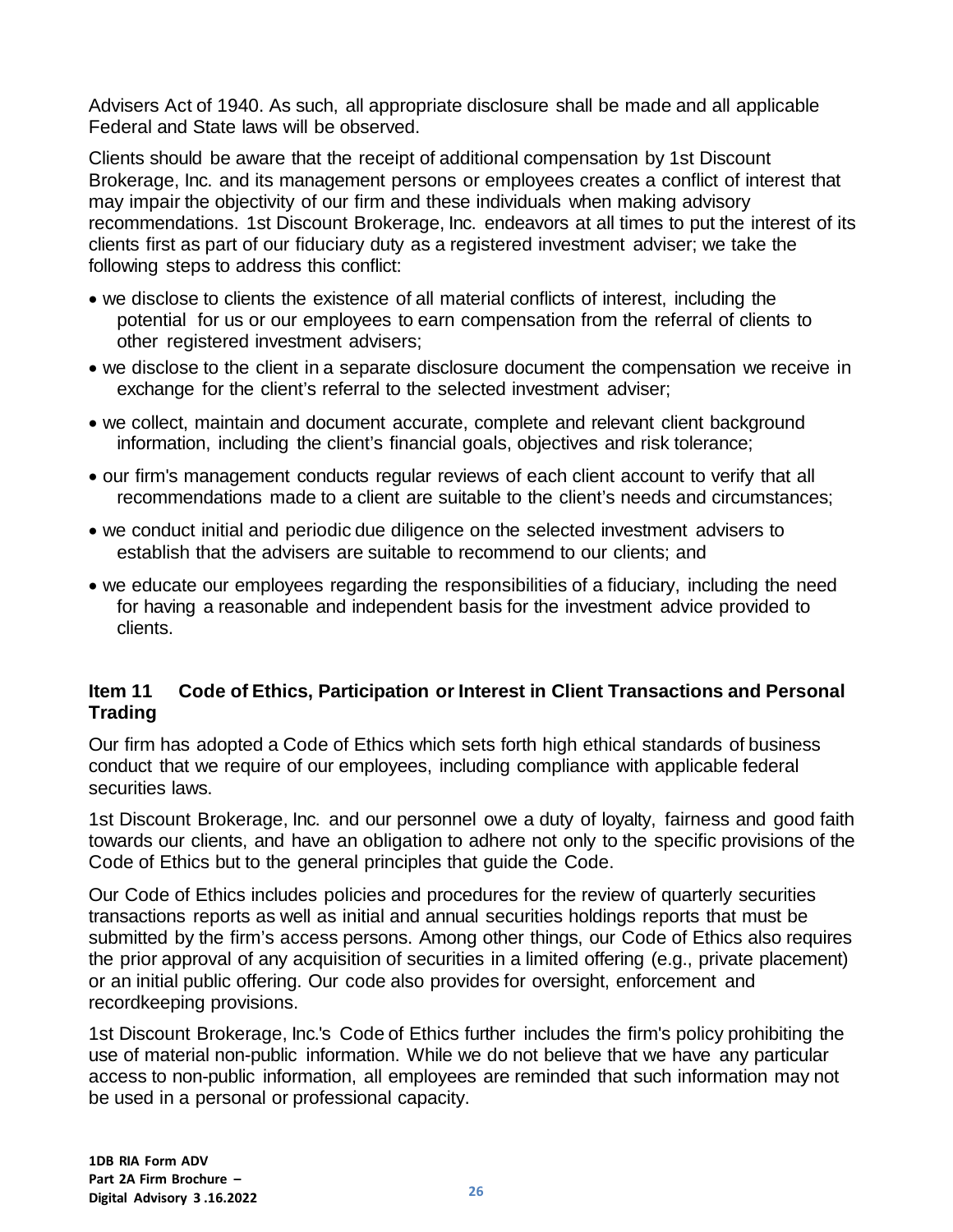A copy of our Code of Ethics is available to our advisory clients and prospective clients. You may request a copy by email sent to [ncheng@1db.com,](mailto:ncheng@1db.com) or by calling us at 561-515-3200.

1st Discount Brokerage, Inc. or individuals associated with our firm may buy securities for the firm or for themselves from our advisory clients; or sell securities owned by the firm or the individual(s) to our advisory clients. We will ensure, however, that such transactions are conducted in compliance with all the provisions under Section 206(3) of the Advisers Act governing principal transactions to advisory clients.

1st Discount Brokerage, Inc. may, at times, effect an agency cross transaction for an advisory client, provided that the transaction is consistent with our firm's fiduciary duty to the client and that all requirements outlined in Sec. 206(3)-2 of the Investment Advisers Act of 1940 are met.

An agency cross transaction is a transaction where our firm acts as an investment adviser in relation to a transaction in which 1st Discount Brokerage, Inc., acts as broker for both the advisory client and for another person on the other side of the transaction.

One or more principals of 1st Discount Brokerage, Inc. are also the GP or Managing Member of 22nd Century Capital Management LP, (the Fund). The General Partner has designated 1st Discount Brokerage, Inc. as having primary responsibility for investment management and administrative matters pertaining to the Fund. 1st Discount Brokerage, Inc. and our members, officers and employees will devote to the Fund as much time as we deem necessary and appropriate to manage the Fund's business. 1st Discount Brokerage, Inc. and our affiliates are not restricted from forming additional investment funds, entering into other investment advisory relationships or engaging in other business activities, even though such activities may be in competition with the Fund and/or may involve substantial time and resources of our firm and our affiliates. Potentially, such activities could be viewed as creating a conflict of interest in that the time and effort of our management personnel and employees will not be devoted exclusively to the business of the Fund, but could be allocated between the business of the Fund and other of our business activities and those of our affiliates.

Investments in the Fund may be recommended to advisory clients for whom a partnership investment may be more suitable than would a separate advisory account managed by our firm. Clients who invest in the Fund are not charged any additional advisory fees other than the advisory fee allocated to the limited partners of the Fund.

The Fund is not required to register as an investment company under the Investment Company Act of 1940 in reliance upon an exemption available to funds whose securities are not publicly offered. 1st Discount Brokerage, Inc. manages the Fund on a discretionary basis in accordance with the terms and conditions of the Fund's offering and organizational documents.

Our Code of Ethics is designed to assure that the personal securities transactions, activities and interests of our employees will not interfere with (i) making decisions in the best interest of advisory clients and (ii) implementing such decisions while, at the same time, allowing employees to invest for their own accounts.

Our firm and/or individuals associated with our firm may buy or sell for their personal accounts securities identical to or different from those recommended to our clients. In addition, any related person(s) may have an interest or position in a certain security(ies) which may also be recommended to a client.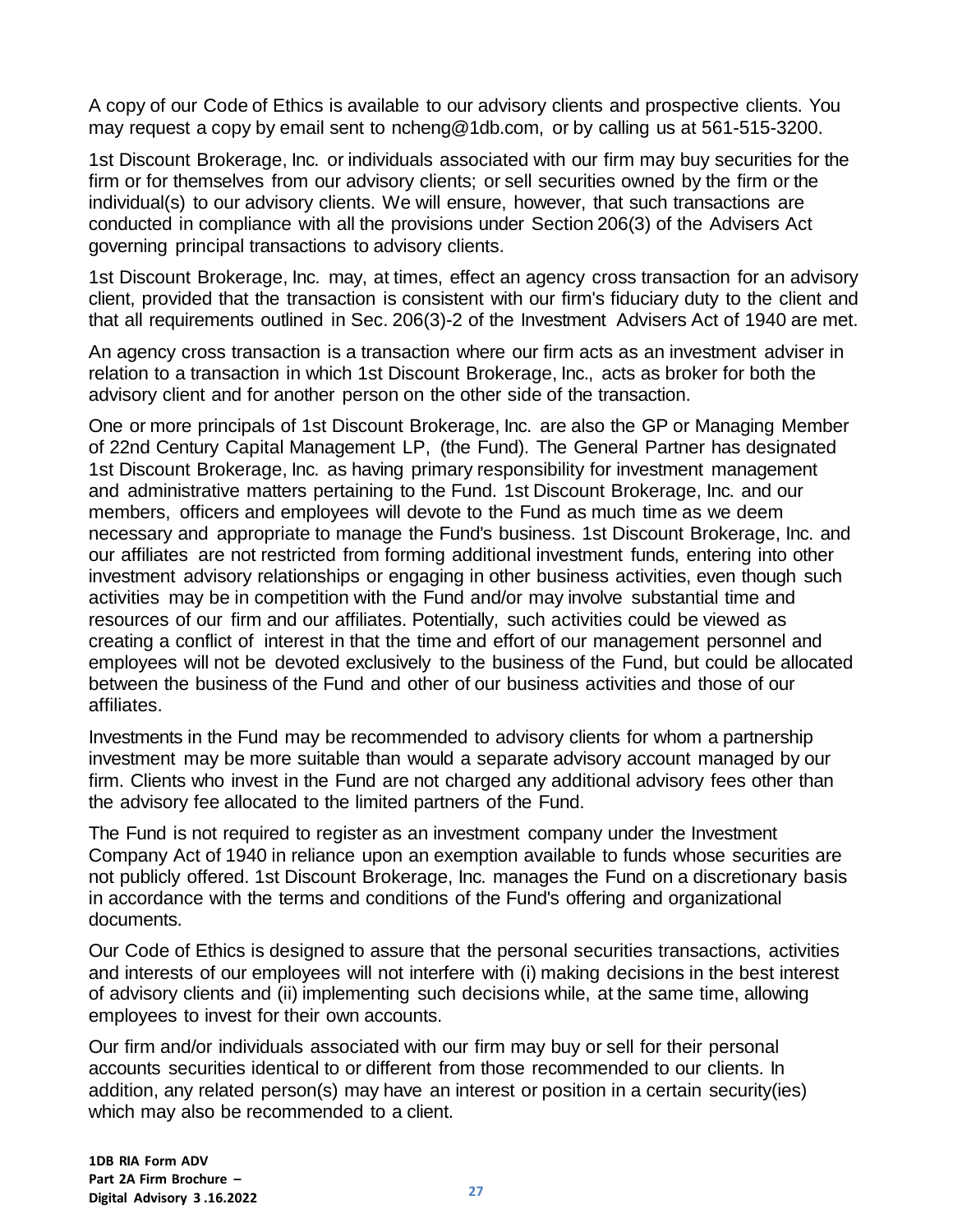It is the expressed policy of our firm that no person employed by us may purchase or sell any security prior to a transaction(s) being implemented for an advisory account, thereby preventing such employee(s) from benefiting from transactions placed on behalf of advisory accounts.

We may aggregate our employee trades with client transactions where possible and when compliant with our duty to seek best execution for our clients. In these instances, participating clients will receive an average share price and transaction costs will be shared equally and on a pro-rata basis. In the instances where there is a partial fill of a particular batched order, we will allocate all purchases pro-rata, with each account paying the average price. Our employee accounts will be included in the pro-rata allocation.

As these situations represent actual or potential conflicts of interest to our clients, we have established the following policies and procedures for implementing our firm's Code of Ethics, to ensure our firm complies with its regulatory obligations and provides our clients and potential clients with full and fair disclosure of such conflicts of interest:

- 1. No principal or employee of our firm may put his or her own interest above the interest of an advisory client.
- 2. No principal or employee of our firm may buy or sell securities for their personal portfolio(s) where their decision is a result of information received as a result of his or her employment unless the information is also available to the investing public.
- 3. It is the expressed policy of our firm that no person employed by us may purchase or sell any security prior to a transaction(s) being implemented for an advisory account. This prevents such employees from benefiting from transactions placed on behalf of advisory accounts.
- 4. Our firm requires prior approval for any IPO or private placement investments by related persons of the firm.
- 5. We maintain a list of all reportable securities holdings for our firm and anyone associated with this advisory practice that has access to advisory recommendations ("access person"). These holdings are reviewed on a regular basis by our firm's Chief Compliance Officer or his/her designee.
- 6. We have established procedures for the maintenance of all required books and records.
- 7. All clients are fully informed that related persons may receive separate commission compensation when effecting transactions during the implementation process.
- 8. Clients can decline to implement any advice rendered, except in situations where our firm is granted discretionary authority.
- 9. All of our principals and employees must act in accordance with all applicable Federal and State regulations governing registered investment advisory practices.
- 10.We require delivery and acknowledgement of the Code of Ethics by each supervised person of our firm.
- 11.We have established policies requiring the reporting of Code of Ethics violations to our senior management.
- 12. Any individual who violates any of the above restrictions may be subject to termination.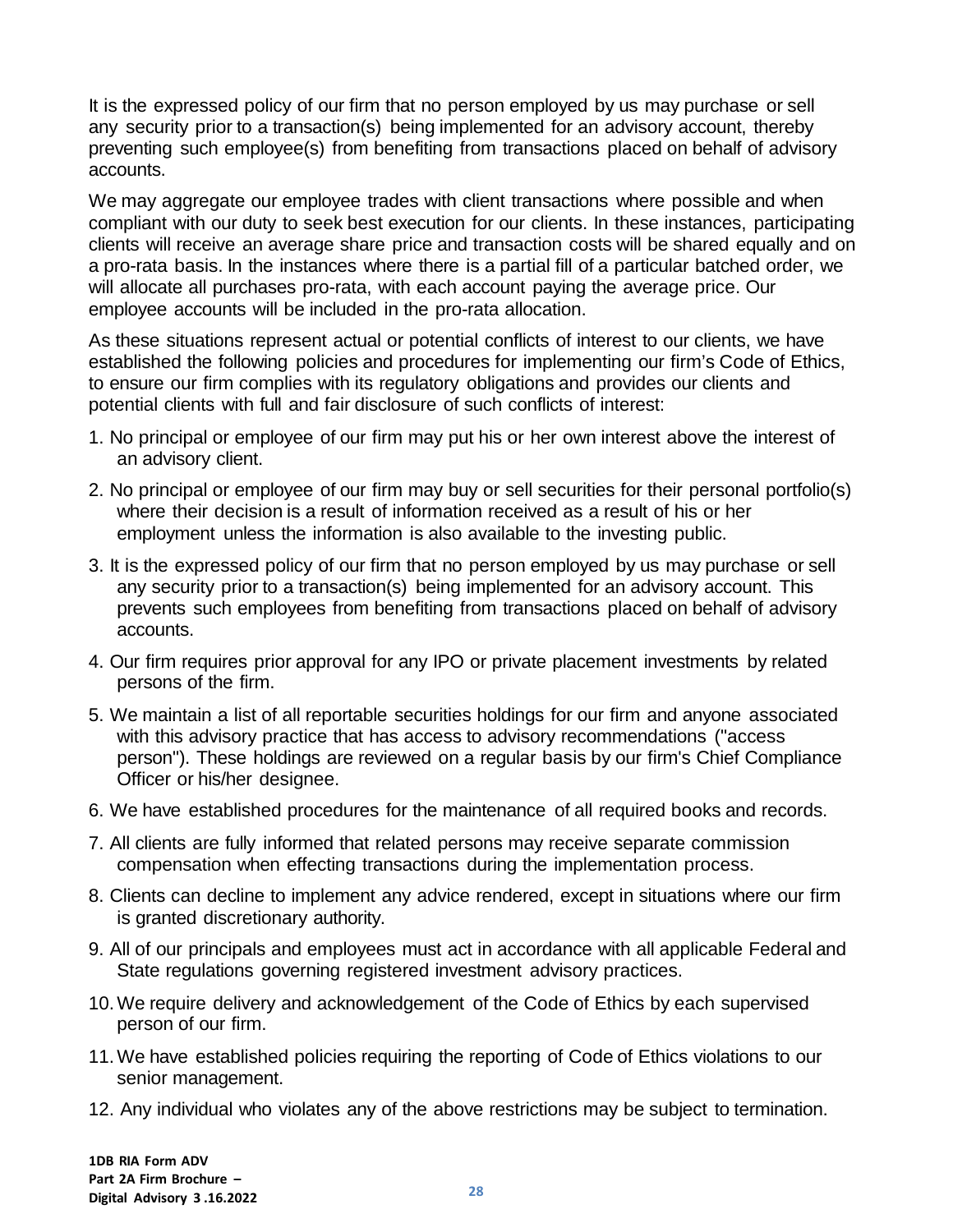As disclosed in the preceding section of this Brochure (Item 10), related persons of our firm are separately registered as securities representatives of a broker-dealer, and/or licensed as an insurance agent/broker of various insurance companies. Please refer to Item 10 for a detailed explanation of these relationships and important conflict of interest disclosures.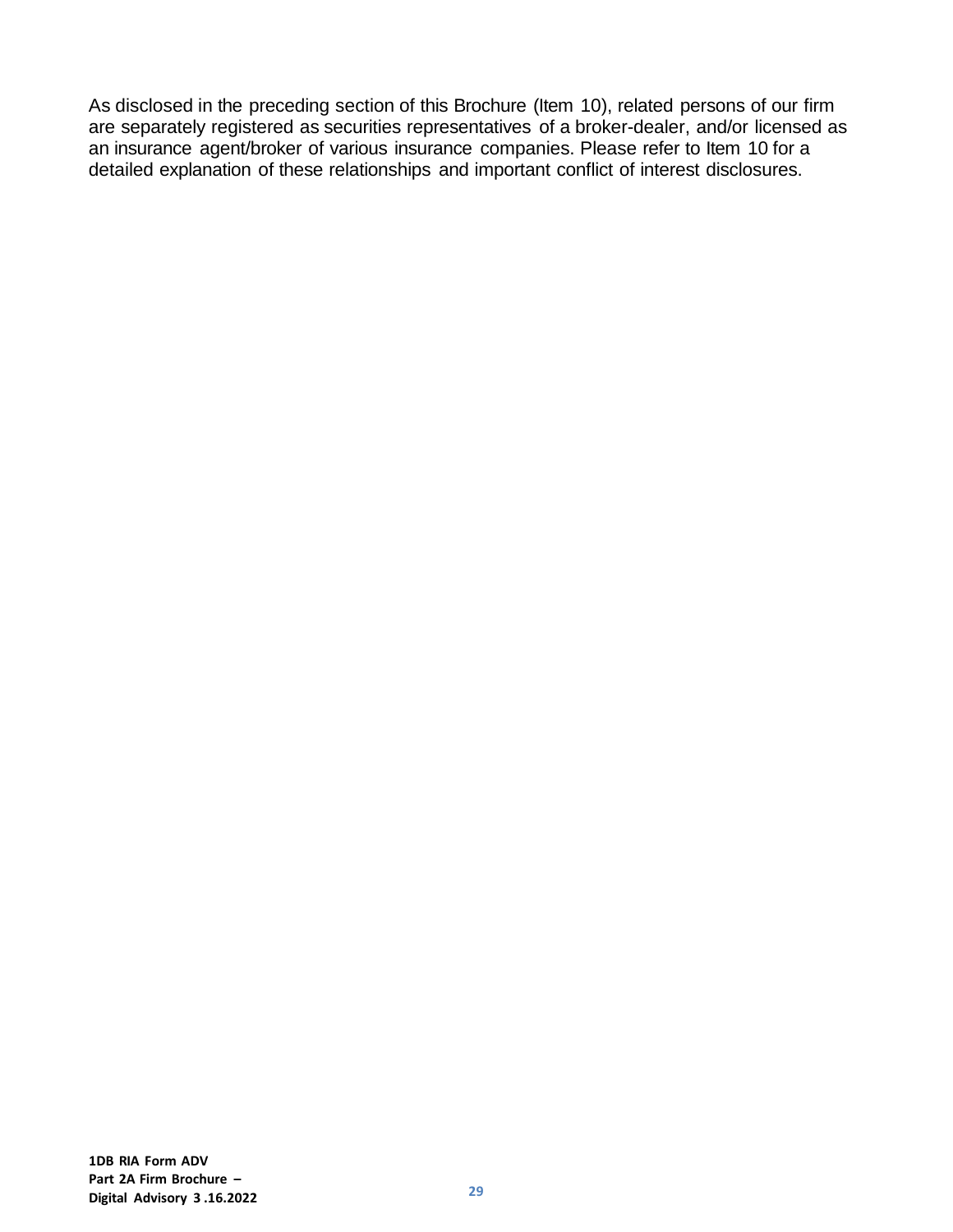### <span id="page-29-0"></span>**Item 12 Brokerage Practices**

1st Discount Brokerage, Inc. does not have any soft-dollar arrangements and does not receive any soft-dollar benefits.

1st Discount Brokerage, Inc. executes and clears its client's trades through Apex Clearing Corporation, its clearing firm. Clients must include any limitations on this discretionary authority in this written authority statement. Clients may change/amend these limitations as required. Such amendments must be provided to us in writing.

As a matter of policy and practice, 1st Discount Brokerage, Inc. does not generally block client trades and, therefore, we implement client transactions separately for each account. Consequently, certain client trades may be executed before others, at a different price and/or commission rate. Additionally, our clients may not receive volume discounts available to advisers who block client trades.

#### **Fractional Share Trading**

Fractional share trading for ETFs and stock is available to clients that utilize Apex as their broker-dealer/custodian. The ETF or stock shares purchased or sold on behalf of clients and/or held in an Apex account may be either whole shares or fractional shares, depending upon the amounts a client invests in any particular ETF or stock. 1DB enables clients to invest in dollar-based quantities, whereby a client can buy a fixed dollar amount rather than whole shares. 1DB aggregates all dollar-based purchases and places whole share orders for executions in its block trading account at Apex. 1DB executes a trade order for a de minimis number of shares for corresponding securities in advance of submitting its daily block trade order for client accounts. Thereafter, 1DB allocates the fractional shares from the block trading account to the individual accounts. To the extent that 1DB trades fractional shares of any ETF or stock on behalf of clients, it does so by allocating any excess fractional shares to 1DB's fractional facilitation account held by Apex. Therefore, 1DB can accumulate fractional shares and manages its fractional facilitation account through trades in whole share quantities in accordance with Apex's policies and procedures as they pertain to management of such accounts and positions.

1DB and Apex each reserve the right, at any time and each in its sole discretion, without prior notice to clients, to change the details of the policies and procedures governing the mechanics of trading fractional shares, including, without limitation, allocation calculation and rounding procedures. Fractional shares are typically unrecognized and illiquid outside of a client's Apex account and, as a result, fractional shares may not be marketable or transferrable to another brokerage account. Therefore, clients cannot transfer fractional shares when closing their Apex account. Fractional share interests must first be converted to U.S. dollar amounts through Apex, whereupon clients can then transfer account assets out as a combination of whole shares and cash. Note that fractional share conversions will be subject to some minimal capital gain/loss reporting in taxable investment accounts. In the event of a liquidation or transfer of the assets from the client's Apex account to another account, 1DB will not trade or transfer shares from its fractional share account to a client account.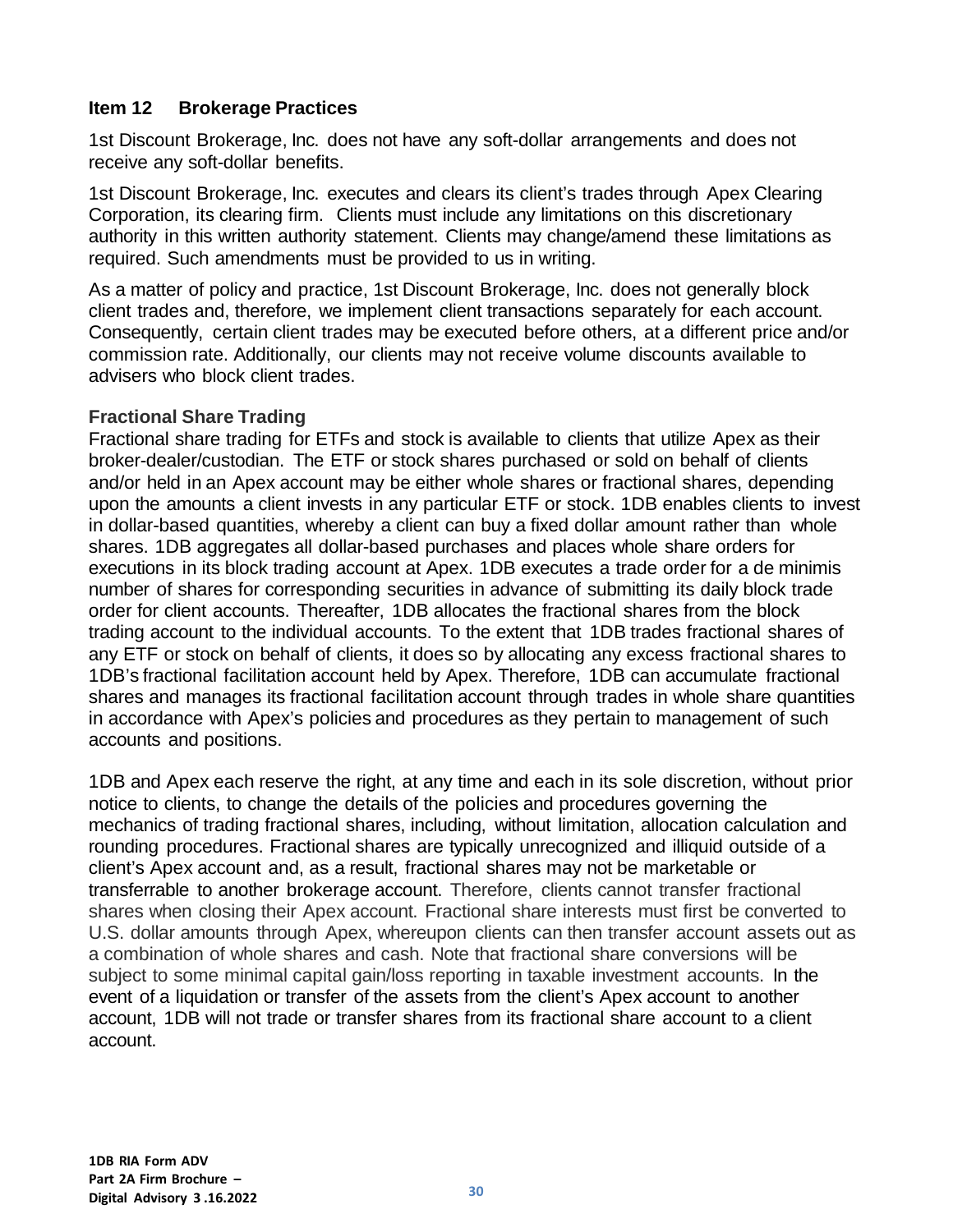# **Trade Errors**

1DB maintains a system of checks and balances designed to limit the errors it makes in placing trades for client accounts. Nonetheless, 1DB will, from time to time, make such errors. It is 1DB's policy to absorb all losses on trades it places in error. In rectifying erroneous trades, 1DB distinguishes between errors it identifies prior to the time a client's custodian settles the erroneous trade and posts it to the client's custodial statement ("Time of Settlement") and those it identifies after the Time of Settlement. Broker/dealers maintain a trade error account for 1DB and settle into it all erroneous trades identified prior to the Time of Settlement. Any profits from erroneous trades identified before settlement are retained in the error account and can only be used to offset losses caused by subsequent errors. 1DB accords clients any profitable erroneous trades it identifies after the Time of Settlement. 1DB covers the correction of trading errors generally only to the extent that 1DB has control of resolving errors for accounts. Broker/dealers may have control over the resolution of errors of participating investment managers, including 1DB. Because of the actions or omissions by a broker/dealer or a client, a trade executed in the market may materially differ from the instructions or order given by 1DB's trading desk personnel for that trade. Errors attributable t o broker/dealers or clients are not considered trade errors but 1DB will oversee the resolution of those errors.

# **IRA Rollover Considerations**

As part of our investment advisory services to you, we may recommend that you withdraw the assets from your employer's retirement plan and roll the assets over to an individual retirement account ("IRA") that we will manage on your behalf. If you elect to roll the assets to an IRA that is subject to our management, we will charge you an asset based fee as set forth in the agreement you executed with our firm. This practice presents a conflict of interest because persons providing investment advice on our behalf have an incentive to recommend a rollover to you for the purpose of generating fee based compensation rather than solely based on your needs. You are under no obligation, contractually or otherwise, to complete the rollover. Moreover, if you do complete the rollover, you are under no obligation to have the assets in an IRA managed by our firm.

Many employers permit former employees to keep their retirement assets in their company plan. Also, current employees can sometimes move assets out of their company plan before they retire or change jobs. In determining whether to complete the rollover to an IRA, and to the extent the following options are available, you should consider the costs and benefits of: 1. Leaving the funds in your employer's (former employer's) plan. 2. Moving the funds to a new employer's retirement plan. 3. Cashing out and taking a taxable distribution from the plan. 4. Rolling the funds into an IRA rollover account.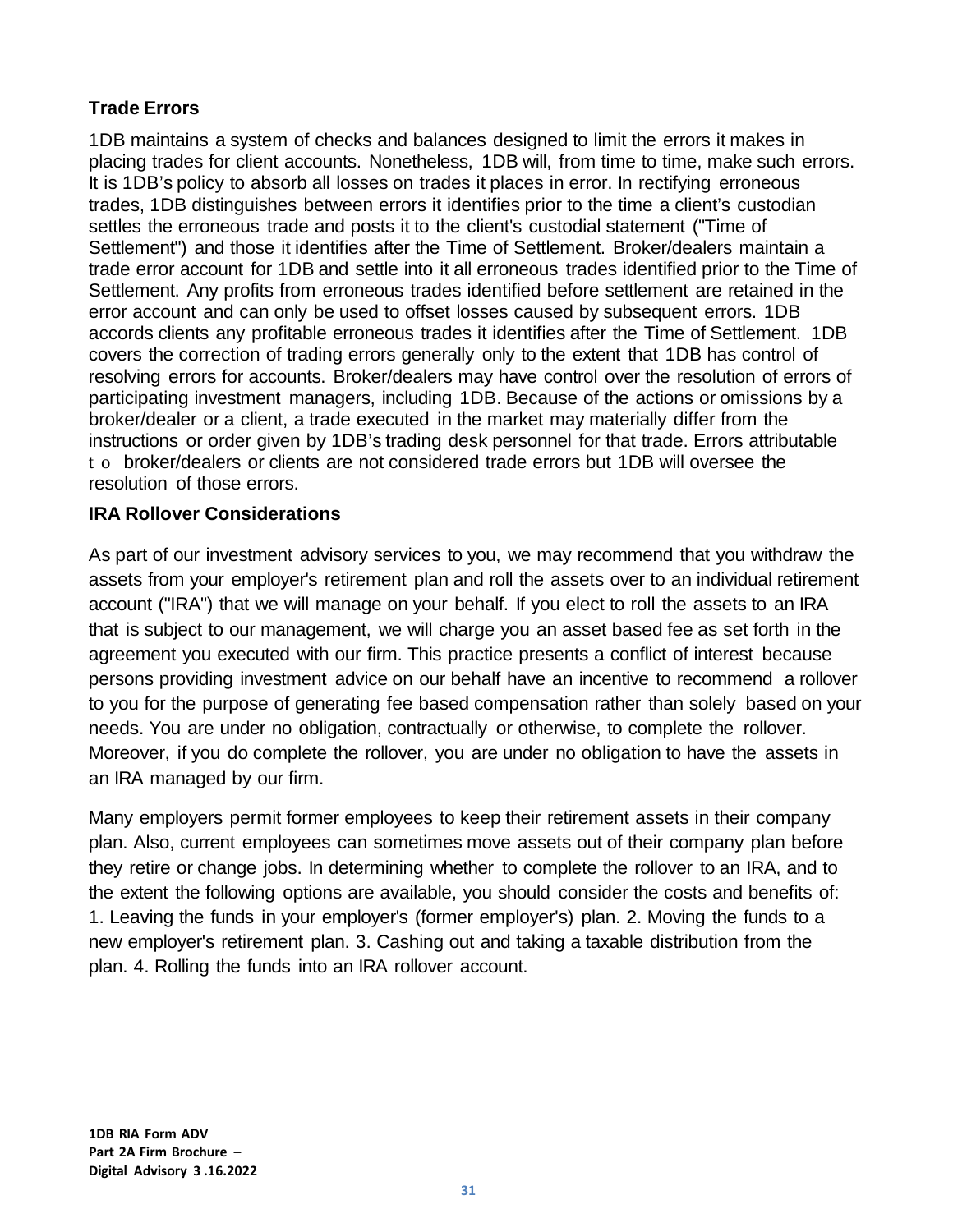## <span id="page-31-0"></span>**Item 13 Review of Accounts**

## **Online Digital Advisory Platform**

1DB generally provides all clients with continuous access to the website regarding information about account status, portfolio allocations, securities, and balances. The client may access their account via [www.1db.com.](http://www.1db.com/) Technology embedded in the platform monitors and reviews the portfolios continuously to ensure that they are in line with investment goals and risk tolerance. Additional reviews may be triggered by material changes in variables such as a client's individual circumstances, or the market, political or economic environment.

Clients have access to current account balances and positions through the Website via [www.1db.com.](http://www.1db.com/) The custodian prepares account statements showing all transactions and account balances during the prior quarter. All information relating to client accounts are provided on the Website and/or sent via email, as agreed to with each client at the time of their account opening. On a yearly basis, 1DB may review each client account and remind them to review and update the profile information previously provided. 1DB requests that clients reconfirm their current profile information as needed and on an annual basis. 1DB conducts reviews when material changes may have occurred to a client's portfolio or investment objectives. When performed by 1DB, 1DB will retain the client account review documentation in its database. 1DB considers implications and the volatility associated with each of its chosen asset classes when deciding when and how to rebalance. It remains the client's responsibility to promptly notify 1DB if there is ever any change in his/her/its financial situation or investment objective(s) for the purpose of reviewing/evaluating/revising 1DB' previous recommendations.

#### <span id="page-31-1"></span>**Item 14 Client Referrals and Other Compensation**

It is 1st Discount Brokerage, Inc.'s policy not to engage solicitors or to pay related or nonrelated persons for referring potential clients to our firm.

It is 1st Discount Brokerage, Inc.'s policy not to accept or allow our related persons to accept any form of compensation, including cash, sales awards or other prizes, from a nonclient in conjunction with the advisory services we provide to our clients other than a portion of management fee charged to the client by the adviser whom 1DB referred clients to (see item 10, page 20 above for more detail on the fee-sharing arrangement).

#### <span id="page-31-2"></span>**Item 15 Custody**

Apex Clearing Corporation serves as the custodian for Client's investment management assets. We previously disclosed in the "Fees and Compensation" section (Item 5) of this Brochure that our firm directly debits advisory fees from client accounts. 1DB is deem to have custody of client assets because per State of Florida Office of Financial Regulation, the firm has custody of the advisory clients when (i) the firm deduct the advisory fees directly from the client's accounts.

As part of this billing process, the client's custodian is advised of the amount of the fee to be deducted from that client's account. On at least a quarterly basis, the custodian is required

**1DB RIA Form ADV Part 2A Firm Brochure – Digital Advisory 3 .16.2022**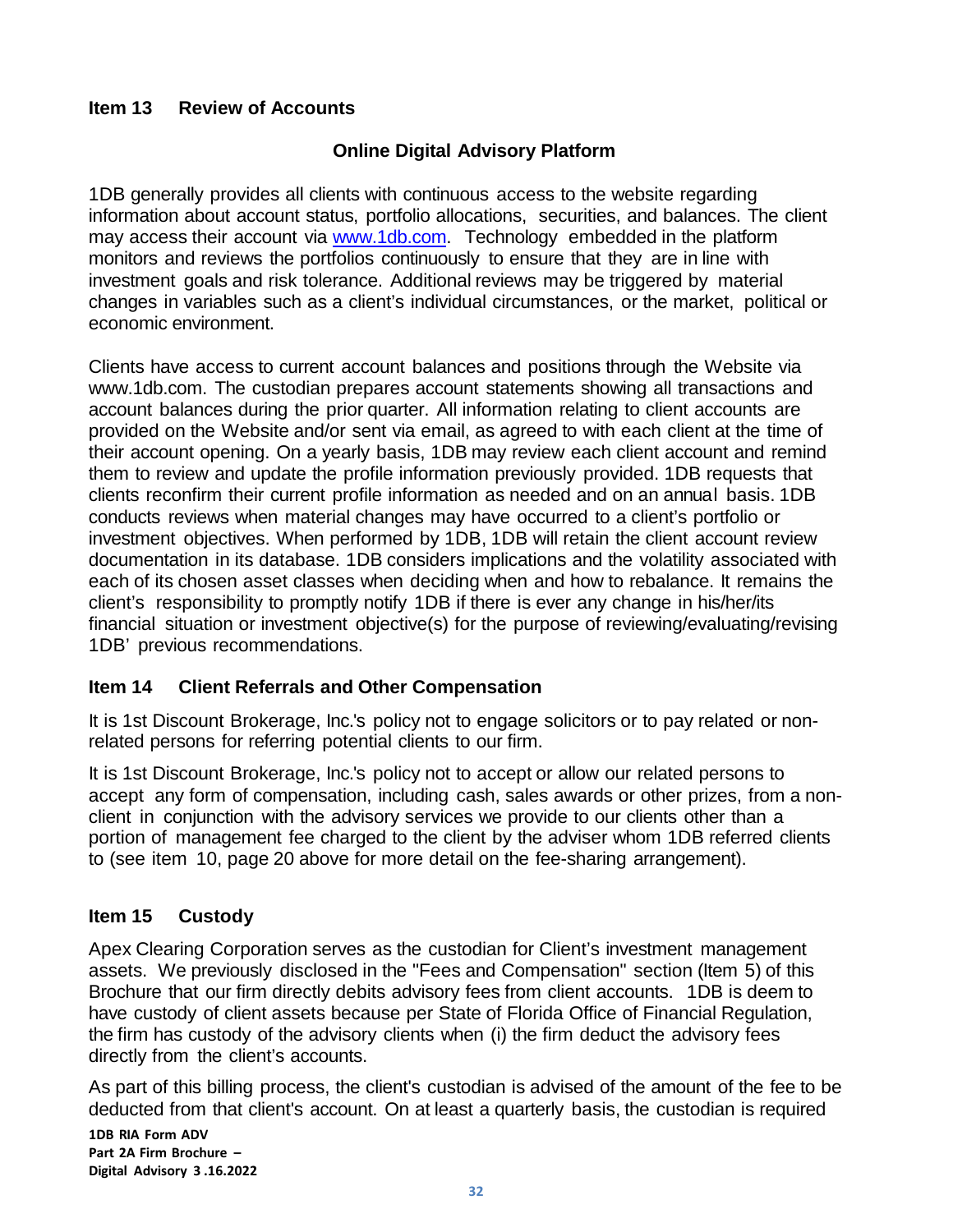to send to the client a statement showing all transactions within the account during the reporting period.

Because the custodian does not calculate the amount of the fee to be deducted, it is important for clients to carefully review their custodial statements to verify the accuracy of the calculation, among other things. Clients should contact us directly if they believe that there may be an error in their statement.

Our firm does not have actual or constructive custody of client accounts.

Per State of Florida and State of Massachusetts Regulation, the firm has custody of the advisory clients because (i) the firm deduct the advisory fees directly from the client's accounts.

# <span id="page-32-2"></span>**Item 16 Investment Discretion**

Each client authorizes and appoints 1DB to provide the online digital program on a discretionary basis, and 1DB accepts such appointment. Through the Program each Client grants 1DB discretionary authority to invest and to reallocate and/or reinvest the applicable account assets. The client will be responsible for any tax liabilities which result from any sale transactions initially and during management of the account. The client should consult with their tax professional to review their particular tax situation.

# <span id="page-32-0"></span>**Item 17 Voting Client Securities**

As a matter of Firm policy and practice, 1DB does not have any authority to and does not vote proxies on behalf of Clients. Clients retain the responsibility for receiving and voting proxies for any and all securities maintained in their portfolio. Clients will receive proxies and other solicitations directly from the designated custodian. Clients which are fiduciaries of plans subject to ERISA retain all responsibility for voting proxies pursuant to their investment management agreements entered into with 1DB. For Clients that do not participate in the Program, 1DB votes proxies and other solicitations on their behalf unless these Clients notify 1DB or their custodian in writing of their desire to vote proxies and other solicitations. 1DB will neither advise nor act on behalf of the Client in legal proceedings involving companies whose securities are held or previously were held in the Client's account(s), including, but not limited to, the filing of "Proofs of Claim" in class action settlements. As a general matter, holders of fractional shares do not have voting rights for the fraction of a share owned, even if more than 0.50 shares are long in the account. However, for those accounts that are held in custody at Apex, fractional holders will receive a proxy ballot showing the number of factional votes. Votes cast for fractional shares will be aggregated with other votes cast for shares custodied at Apex, and they will be voted to the extent that they total a full share. The remaining fractions will not be voted.

# <span id="page-32-1"></span>**Item 18 Financial Information**

As an advisory firm that maintains discretionary authority for client accounts we are also required to disclose any financial condition that is reasonable likely to impair our ability to meet our contractual obligations. 1DB has no additional financial circumstances to report. Under no circumstances do we require or solicit payment of fees in excess of \$500 per

**1DB RIA Form ADV Part 2A Firm Brochure – Digital Advisory 3 .16.2022**